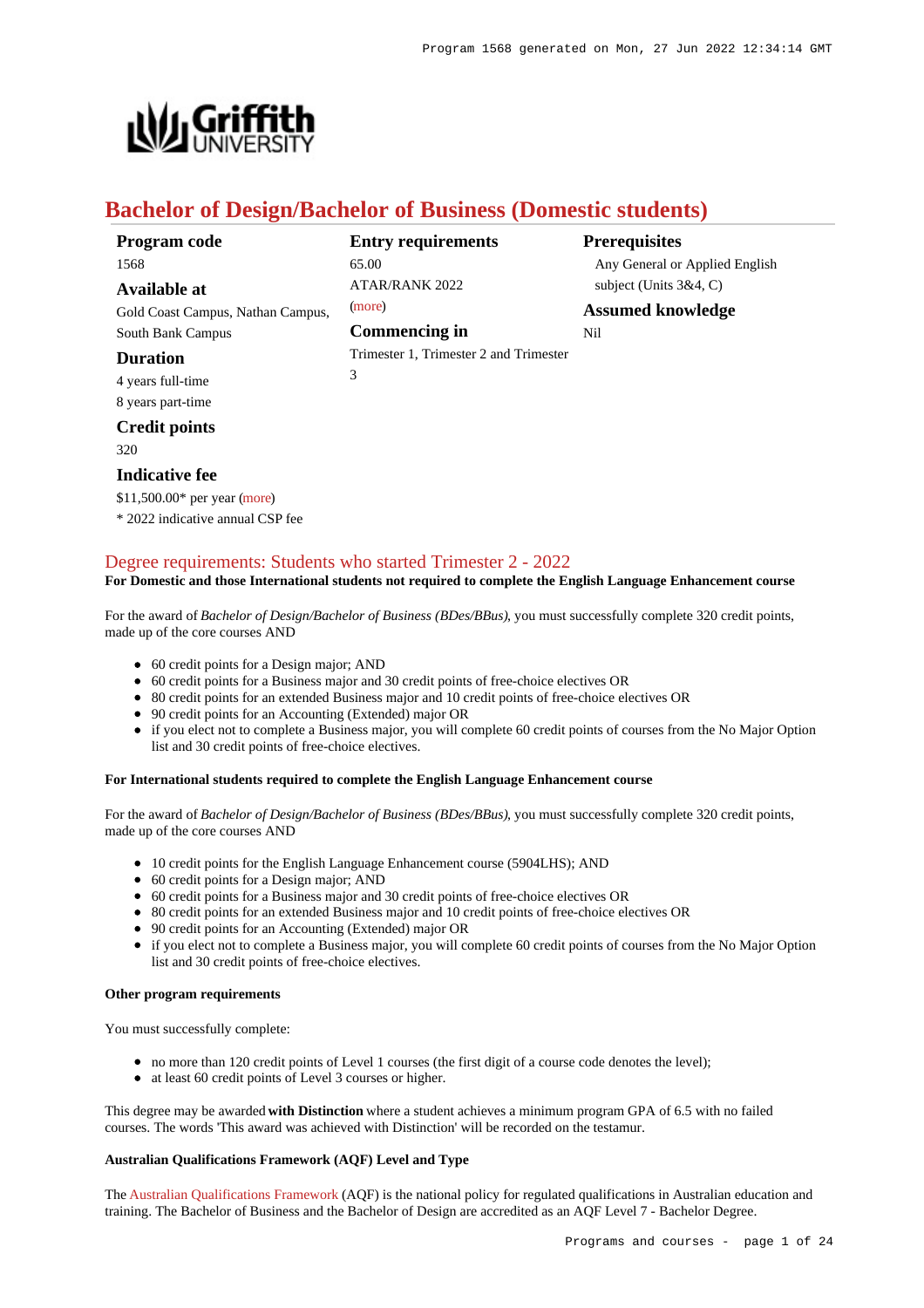#### **English Language Enhancement**

Domestic students enrolled in this program whose first language is not English may complete the following **English Language Enhancement (ELE) course** as an elective.

[5904LHS Language and Communication for Arts and Social Sciences](https://www148.griffith.edu.au/Course/5904LHS)

#### **Students whose first language is English are not permitted to undertake this ELE course.**

All undergraduate International students are required to complete an **English Language Enhancement (ELE) course** unless specific criteria are met as specified in Section 1.2 of the *[Bachelor Degree Policy - Schedule 1: Requirement to Complete the](http://policies.griffith.edu.au/pdf/Bachelor Degree Policy Schedule 1.pdf) [English Language Enhancement Course](http://policies.griffith.edu.au/pdf/Bachelor Degree Policy Schedule 1.pdf)*.

The following course must be completed in the first trimester of study:

[5904LHS Language and Communication for Arts and Social Sciences](https://www148.griffith.edu.au/Course/5904LHS)

Advice regarding the requirement to complete the ELE course is available via the *myGriffith* portal (in the To Do List).

**Students whose first language is English are not permitted to undertake this ELE course.**

## [Program learning outcomes](https://www148.griffith.edu.au/programs-courses/Program/1568/Courses/Domestic#programLearningOutcomes)

#### **Program learning outcomes**

[Program Learning Outcomes](https://www.griffith.edu.au/__data/assets/pdf_file/0017/134522/PLO-general-advice.pdf) communicate to the community the value of the Griffith educational experience as benchmarked against national qualification standards.

Program Learning Outcomes for the [Bachelor of Design](https://www.griffith.edu.au/__data/assets/pdf_file/0016/294010/BDesign-PLO-L7.pdf) and [Bachelor of Business](https://www.griffith.edu.au/__data/assets/pdf_file/0027/295506/BBusiness-PLO-L7.pdf) describe the knowledge, skills and the application of knowledge and skills you will acquire through studying the Griffith program of your choice.

### [Course list: Students starting Trimester 2 - 2022](https://www148.griffith.edu.au/programs-courses/Program/1568/Courses/Domestic#course-list-content)

**Course offering information in program structures is a guide only. Please check the actual offering information in the Course Catalogue.**

**Note: Students must check the prerequisite and incompatible requirements before selecting any course within this program.**

#### **Year 1**

| Trimester | Course code | Requirement            | Course title                                                            | CР |
|-----------|-------------|------------------------|-------------------------------------------------------------------------|----|
| Tri $1,3$ | 1532QCA     | Core to Program        | <b>Creative Research Methodologies</b><br>(see Note $1$ )               | 10 |
|           |             |                        | <b>OR</b>                                                               |    |
| Tri 1,3   | 1536QCA     | Core to Program        | Design Concepts                                                         | 10 |
|           |             |                        | <b>OR</b>                                                               |    |
| Tri 1     | 5904LHS     | English<br>Enhancement | Language and Communication for Arts and Social<br>Sciences (see Note 1) | 10 |
| Tri 1,3   | 1701QCA     | Core to Program        | Making Interaction                                                      | 10 |
| Tri $1,3$ | 1004GBS     | Core to Program        | The Purpose of Business                                                 | 10 |
| Tri 2,3   | 1006GBS     | Core to Program        | <b>Why Money Matters</b>                                                | 10 |
| Tri $1,3$ | 1007GBS     | Core to Program        | The Future of Work                                                      | 10 |
| Tri 2,3   | 1005GBS     | Core to Program        | Engaging Australia and the Asia-Pacific                                 | 10 |
| Tri 2     | 1531QCA     | Core to Program        | Making Visual Media                                                     | 10 |
| Tri 2     | 1537QCA     | Core to Program        | Design Histories and Futures                                            | 10 |

You must complete the following:

Note 1: Students who are required to complete the English Language Enhancement course must undertake 5904LHS Language and Communication for Arts and Social Sciences in their first trimester of study in place of 1532QCA Creative Research Methodologies.

**Year 2**

You must complete the following: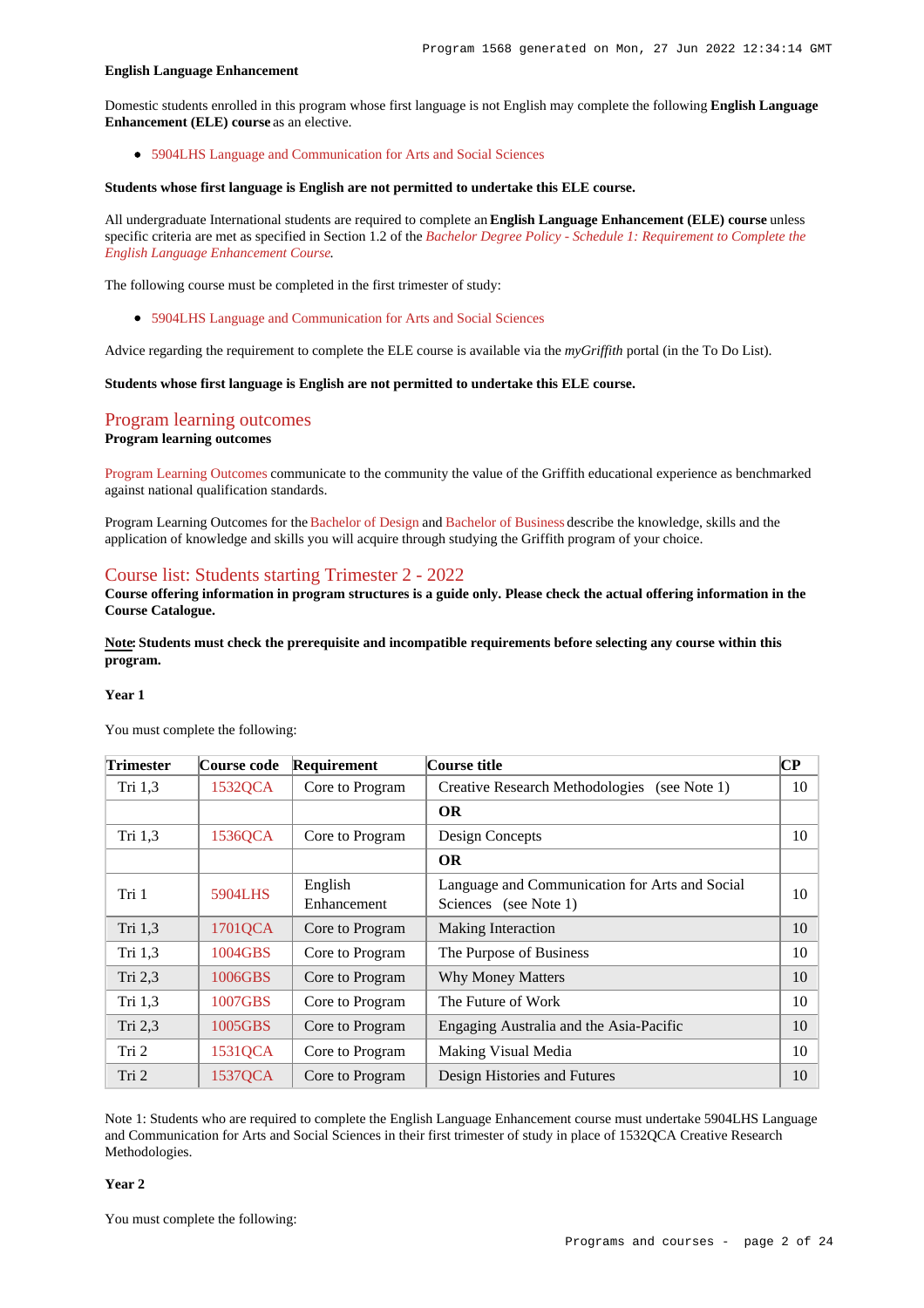| <b>Trimester</b> | <b>Course code</b> | Requirement        | Course title                                                        | <b>CP</b> |
|------------------|--------------------|--------------------|---------------------------------------------------------------------|-----------|
| Tri 1            |                    |                    | Design major course                                                 | 20        |
| Tri 1,3          | 1008GBS            | Core to<br>Program | <b>Business Decision-Making</b>                                     | 10        |
| Tri $2,3$        | 1009GBS            | Core to<br>Program | <b>Grand Challenges for Business</b>                                | 10        |
| Tri 1,2 or 3     |                    |                    | Business major course                                               | 20        |
|                  |                    |                    | <b>OR</b>                                                           |           |
| Tri 1,2 or 3     |                    |                    | Extended Business major course                                      | 20        |
|                  |                    |                    | <b>OR</b>                                                           |           |
| Tri $1,2$ or $3$ |                    |                    | Business courses (for students electing to not complete a<br>major) | 20        |
| Tri $1,2$        |                    |                    | Design major courses                                                | 20        |

### **Year 3**

You must complete the following:

| <b>Trimester</b> | Course code | Requirement        | Course title                                                        | $\bf CP$ |
|------------------|-------------|--------------------|---------------------------------------------------------------------|----------|
| Tri 1,2 or 3     |             |                    | Business major courses                                              | 40       |
|                  |             |                    | <b>OR</b>                                                           |          |
| Tri 1,2 or 3     |             |                    | Extended Business major courses                                     | 40       |
|                  |             |                    | <b>OR</b>                                                           |          |
| Tri 1,2 or 3     |             |                    | Business courses (for students electing to not complete a<br>major) | 40       |
| Tri 1,2          |             |                    | Design major course                                                 | 10       |
| Tri 1,3          | 1516QCA     | Core to<br>Program | Form, Space and Process                                             | 10       |
|                  |             |                    | <b>OR</b>                                                           |          |
| Tri $1,3$        | 1515QCA     | Core to<br>Program | Thinking through Drawing                                            | 10       |
| Tri 2            | 1538QCA     | Core to<br>Program | Digital Modelling Studio                                            | 10       |
|                  |             |                    | <b>OR</b>                                                           |          |
| Tri 2            | 1539QCA     | Core to<br>Program | <b>Introduction to Creative Careers</b>                             | 10       |
| Tri 2            |             |                    | Design major course                                                 | 10       |

### **Year 4**

You must complete the following: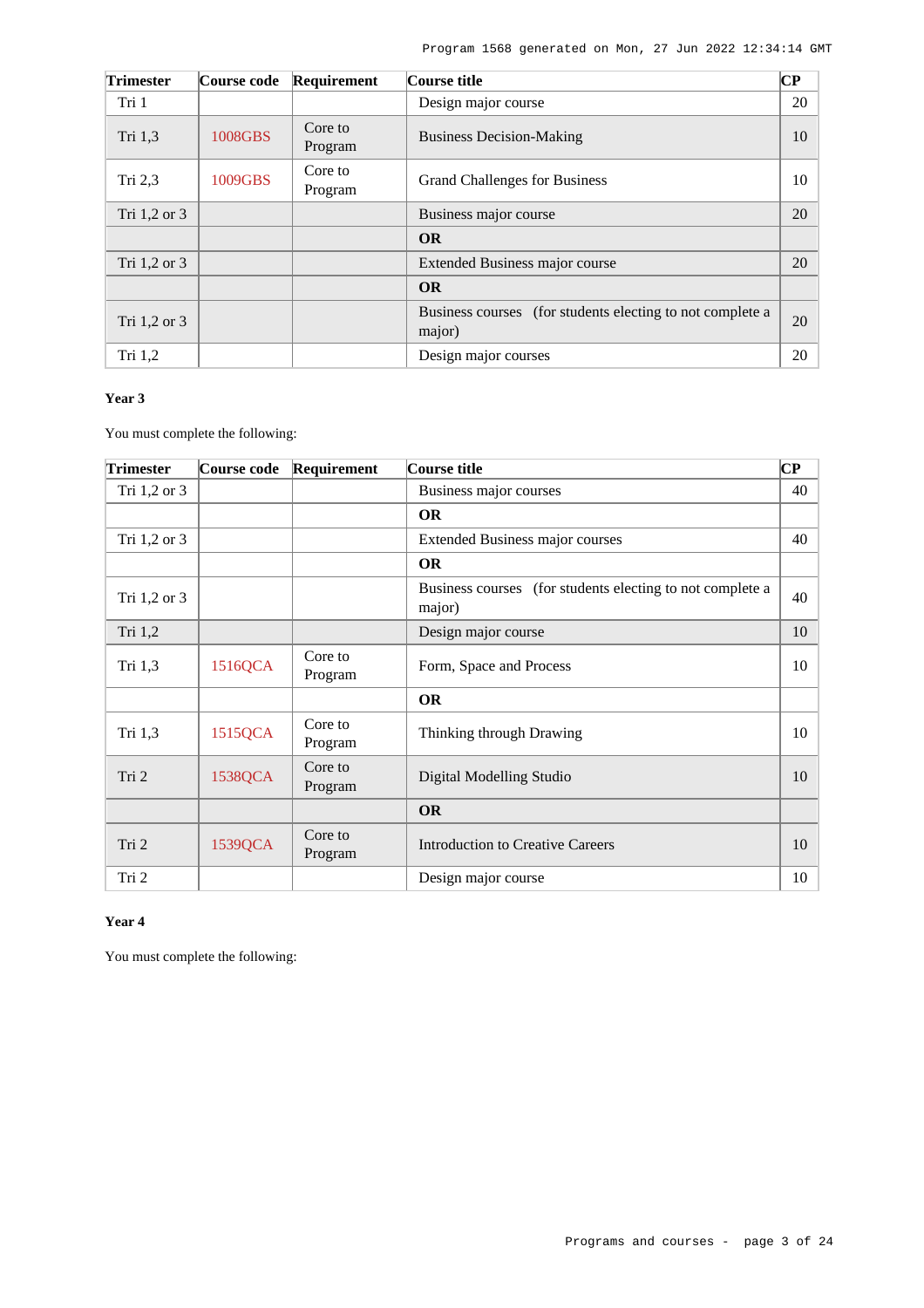| <b>Trimester</b> | Course code | Requirement        | Course title                                                          | ∣СР |
|------------------|-------------|--------------------|-----------------------------------------------------------------------|-----|
| Tri 1,2 or 3     |             |                    | Business Extended major courses                                       | 20  |
|                  |             |                    | <b>OR</b>                                                             |     |
| Tri 1,2 or 3     |             |                    | Free-choice electives                                                 | 20  |
| Tri 1,2 or 3     |             |                    | Accounting (Extended) major course                                    | 10  |
|                  |             |                    | <b>OR</b>                                                             |     |
| Tri 1,2 or 3     |             |                    | Free-choice elective                                                  | 10  |
| Tri 1            | 3580QCA     | Core to<br>Program | Design Lab Practice (not offered from 2023)                           | 10  |
|                  |             |                    | <b>OR</b>                                                             |     |
| Tri 2            | 3647QCA     | Core to<br>Program | Being A Designer in Society<br>(offered from 2023)                    | 10  |
| Tri 1            | 3579QCA     | Core to<br>Program | <b>Business Practices in Creative Industries</b>                      | 10  |
| Tri 2            | 3646QCA     | Core to<br>Program | Action Research Studio (capstone course) (not offered<br>from 2023)   | 20  |
|                  |             |                    | <b>OR</b>                                                             |     |
| Tri 2            | 3646QCA_P1  | Core to<br>Program | Action Research Studio_P1 (capstone course) (offered<br>from $2023$ ) | 10  |
|                  |             |                    | <b>AND</b>                                                            |     |
| Tri 2            | 3646QCA_P2  | Core to<br>Program | Action Research Studio_P2 (capstone course) (offered<br>from 2023)    | 10  |
| Tri $1,2$        | 3103GBS     | Core to<br>Program | <b>Creating Better Business</b>                                       | 10  |

# Bachelor of Business - Majors (22 available) **Extended Majors**

# Accounting (Extended)

You must complete the following courses:

| <b>Trimester</b> | Course code    | Requirement      | Course title                                                                             | $\overline{\mathbf{C}\mathbf{P}}$ |
|------------------|----------------|------------------|------------------------------------------------------------------------------------------|-----------------------------------|
| Tri $1,3$        | 2317AFE        | Core to<br>Major | Economics and Quantitative Methods for Managers                                          | 10                                |
| Tri 1,2          | 2118AFE        | Core to<br>Major | Principles of Accounting and Analytics                                                   | 10                                |
| Tri $1,2$        | 2201AFE        | Core to<br>Major | Corporate Finance                                                                        | 10                                |
| Tri 1,3          | 2114AFE        | Core to<br>Major | Management Accounting and Strategy                                                       | 10                                |
| Tri $1,2$        | <b>2110AFE</b> | Core to<br>Major | Business and Company Law                                                                 | 10                                |
| Tri $2,3$        | <b>2150AFE</b> | Core to<br>Major | <b>Taxation Law</b>                                                                      | 10                                |
| Tri 1,2          | 3114AFE        | Core to<br>Major | Integrated Financial Reporting                                                           | 10                                |
| Tri 1,2          | 3102AFE        | Core to<br>Major | Governance, Auditing and Analytics                                                       | 10                                |
| Tri 1,2 or 3     | 3115AFE        | Core to<br>Major | Accounting Theory and Company Accounting (capstone)<br>course) (offered from Tri 2 2022) | 10                                |

# Asian Business (Extended)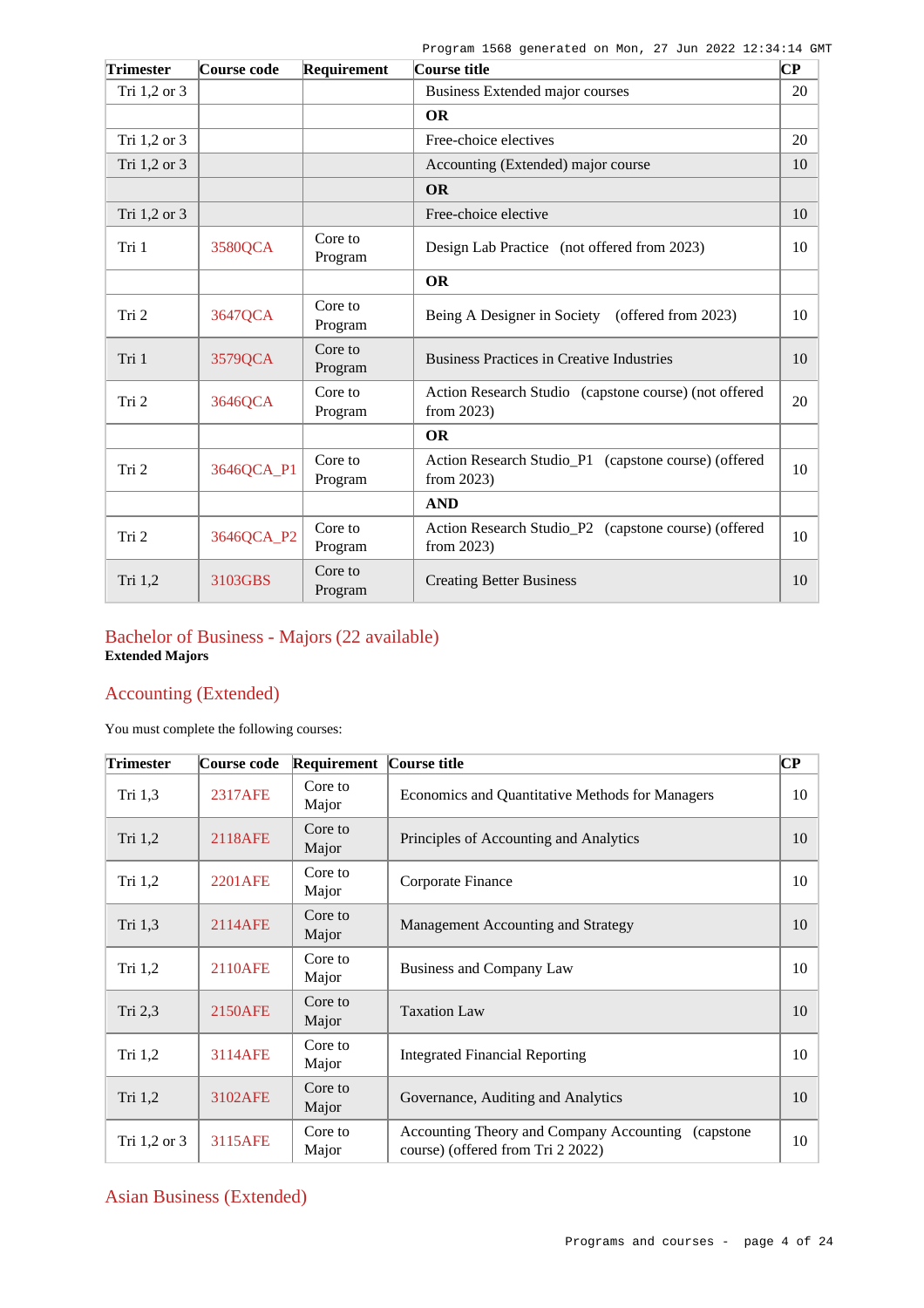Partnerships in Australia, Asia and the Pacific (offered  $\begin{bmatrix} 10 \\ 10 \end{bmatrix}$ 

Crime, Business and Politics in Asia (capstone course) 10

Asian Business and Networking 10

|                  | You must complete the following courses: |                  |                                                                               |    |  |
|------------------|------------------------------------------|------------------|-------------------------------------------------------------------------------|----|--|
| <b>Trimester</b> | Course code                              | Requirement      | Course title                                                                  | CР |  |
| Tri 1            | $2028$ <b>IBA</b>                        | Core to<br>Major | Disruption in the 4th IR in Asia                                              | 10 |  |
| Tri 1            | $2046$ IBA                               | Core to<br>Major | Case Studies and Negotiations in Asian Business<br>(offered)<br>from $2022$ ) | 10 |  |
| Tri 2            | $2050$ IBA                               | Core to<br>Major | Developing Opportunities in Asia (offered from 2022)                          | 10 |  |

Tri 2  $3052\text{IBA}$  Core to

Tri 1 [3017IBA](https://www148.griffith.edu.au/programs-courses/Course/3017IBA?courseListOrigin=C0000014957&programOfOrigin=1568) Core to Major

Tri 2 [3012IBA](https://www148.griffith.edu.au/programs-courses/Course/3012IBA?courseListOrigin=C0000014957&programOfOrigin=1568) Core to Major

You must complete 20 credit points from the following courses:

Major

| <b>Trimester</b> | Course code | Requirement          | Course title                                                              | $\bf CP$ |
|------------------|-------------|----------------------|---------------------------------------------------------------------------|----------|
| Tri 3            | 3003GBS     | Elective to<br>Major | UG Global Mobility Internship II                                          | 20       |
| Tri 1,3          | $3034$ IBA  | Elective to<br>Major | Asian Immersion Study Tour (not offered in 2022) (Tri 3)<br>offering TBC) | 10       |
| Tri 1            | 3027GIR     | Elective to<br>Major | Business and Politics in the Asia Pacific                                 | 10       |

# Financial Planning (Extended)

You must complete the following courses:

| <b>Trimester</b> | Course code    | Requirement      | Course title                                                         | $\overline{\mathbf{C}\mathbf{P}}$ |
|------------------|----------------|------------------|----------------------------------------------------------------------|-----------------------------------|
| Tri 1,2          | <b>2200AFE</b> | Core to<br>Major | Financial Planning 1                                                 | 10                                |
| Tri 1,2          | 2213AFE        | Core to<br>Major | Financial Planning 2                                                 | 10                                |
| Tri 2            | 2202AFE        | Core to<br>Major | Risk Management and Insurance                                        | 10                                |
| Tri 3            | <b>2207AFE</b> | Core to<br>Major | Superannuation and Retirement                                        | 10                                |
| Tri $1,2$        | 2105AFE        | Core to<br>Major | Introduction to Business Law                                         | 10                                |
| Tri $2,3$        | 2150AFE        | Core to<br>Major | <b>Taxation Law</b>                                                  | 10                                |
| Tri 2            | <b>3219AFE</b> | Core to<br>Major | <b>Estate Planning</b>                                               | 10                                |
| Tri 2            | 3202AFE        | Core to<br>Major | Financial Planning, Construction and Review<br>(capstone)<br>course) | 10                                |

## International Business (Extended)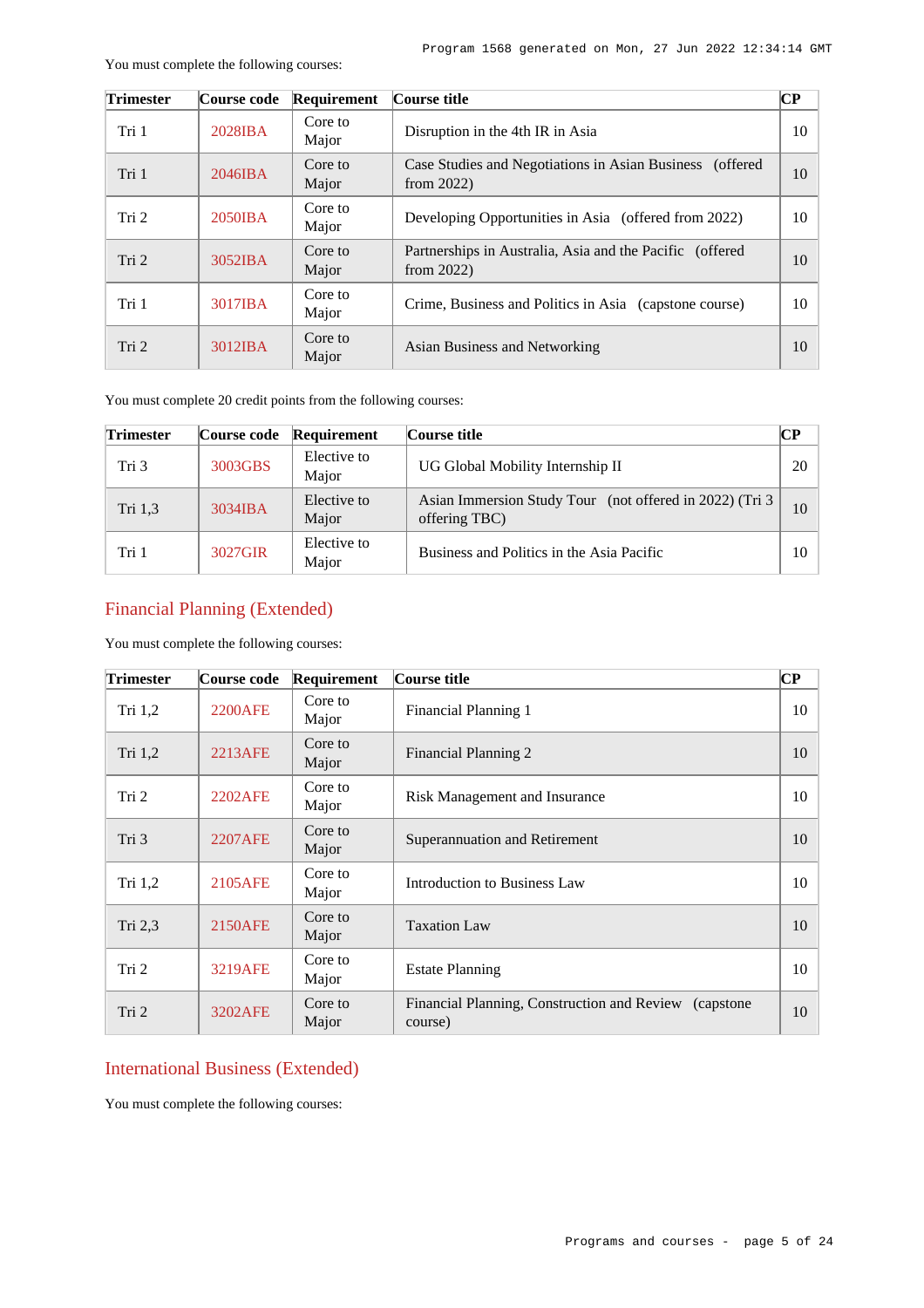| <b>Trimester</b> | Course code       | <b>Requirement Course title</b> |                                                                                            | $\bf CP$ |
|------------------|-------------------|---------------------------------|--------------------------------------------------------------------------------------------|----------|
| Tri $1,2$        | 2030IBA           | Core to<br>Major                | <b>Global Business</b>                                                                     | 10       |
| Tri 1            | 2129IBA           | Core to<br>Major                | <b>International Management</b>                                                            | 10       |
| Tri 2            | 2011IBA           | Core to<br>Major                | <b>Export Management</b>                                                                   | 10       |
| Tri 2            | $2154$ IBA        | Core to<br>Major                | <b>International Business Logistics</b>                                                    | 10       |
| Tri 1            | 3047IBA           | Core to<br>Major                | Trade and Global Strategy                                                                  | 10       |
| Tri 1            | $3042$ <b>IBA</b> | Core to<br>Major                | Contemporary Challenges in International Business<br>(capstone course) (offered from 2023) | 10       |

You must complete 20 credit points from the following courses:

| <b>Trimester</b> | Course code | Requirement          | Course title                                                              | <b>CP</b> |
|------------------|-------------|----------------------|---------------------------------------------------------------------------|-----------|
| Tri 3            | 3003GBS     | Elective to<br>Major | UG Global Mobility Internship II                                          | 20        |
| Tri 1,3          | 3034IBA     | Elective to<br>Major | Asian Immersion Study Tour (not offered in 2022) (Tri 3)<br>offering TBC) | 10        |
| Tri 2            | 3052IBA     | Elective to<br>Major | Partnerships in Australia, Asia and the Pacific                           | 10        |
| Tri 1            | 3009EHR     | Elective to<br>Major | Global Human Resource Management                                          | 10        |
| Tri 2            | 3157IBA     | Elective to<br>Major | Supply Chain Innovation and Optimisation (offered from<br>2022)           | 10        |

## **Business Majors**

# Asian Engagement

You must complete the following courses:

| <b>Trimester</b> | Course code | <b>Requirement Course title</b> |                                                                                              | $\overline{\mathbf{CP}}$ |
|------------------|-------------|---------------------------------|----------------------------------------------------------------------------------------------|--------------------------|
| Tri 2            | $2047$ IBA  | Core to<br>Major                | Engaging Asia: Developing Cultural Competence                                                | 10                       |
| Tri 1            | $2048$ IBA  | Core to<br>Major                | Understanding Asia: From Silk to Belt Roads                                                  | 10                       |
| Tri 1            | $2046$ IBA  | Core to<br>Major                | Case Studies and Negotiations in Asian Business (offered<br>from $2022$ )                    | 10                       |
| Tri 2            | 3053IBA     | Core to<br>Major                | Asian Societies: Contemporary Issues and Challenges<br>(capstone course) (offered from 2022) | 10                       |
| Tri 1            | 3054IBA     | Core to<br>Major                | Politics of Religion in Asia: Influencers and Identity<br>(offered from 2022)                | 10                       |

You must also complete 10CP from the following courses:

| <b>Trimester</b> | Course code       | Requirement          | Course title                                                              | CР |
|------------------|-------------------|----------------------|---------------------------------------------------------------------------|----|
| Tri 1            | 3017IBA           | Elective to<br>Major | Crime, Business and Politics in Asia                                      | 10 |
| Tri 1.3          | 3034IBA           | Elective to<br>Major | Asian Immersion Study Tour (not offered in 2022) (Tri 3)<br>offering TBC) | 10 |
| Tri 2            | $3052$ <b>IBA</b> | Elective to<br>Major | Partnerships in Australia, Asia and the Pacific                           | 10 |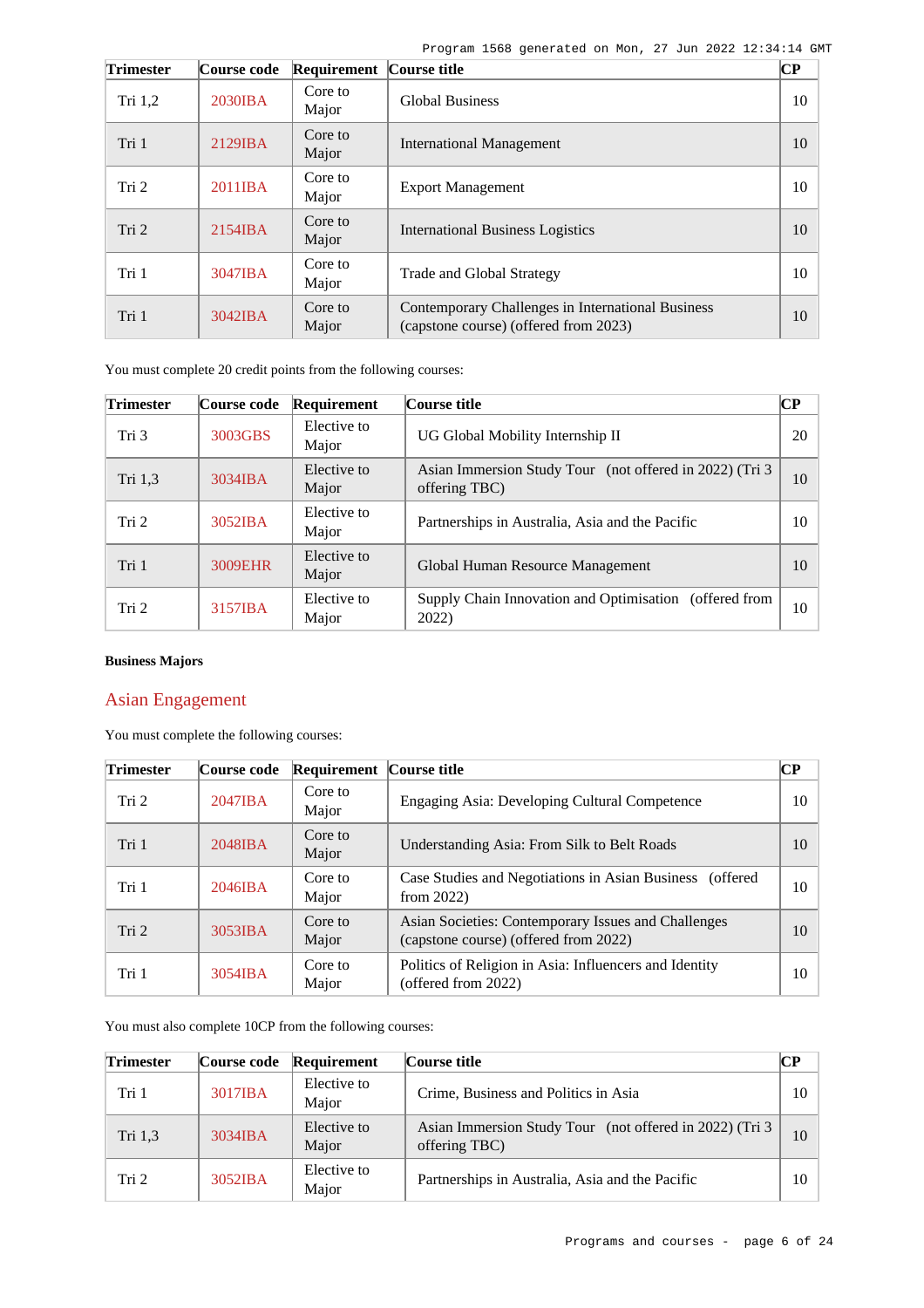# Behavioural Science

You must complete the following courses:

| <b>Trimester</b> | Course code | Requirement      | Course title                                                                       | $\bf CP$ |
|------------------|-------------|------------------|------------------------------------------------------------------------------------|----------|
| Tri 1            | 2000PSY     | Core to<br>Major | Experimental Design and Analysis<br>(see Note 1)                                   | 10       |
| Tri 1,3          | 2004MKT     | Core to<br>Major | <b>Consumer Psychology</b>                                                         | 10       |
| Tri 2            | 2034MKT     | Core to<br>Major | Marketing Research and Intelligence                                                | 10       |
| Tri 2            | 3313AFE     | Core to<br>Major | <b>Behavioural Economics</b>                                                       | 10       |
| Tri 1            | 3018PSY     | Core to<br>Major | Behaviour Change Skills (see Note 1)                                               | 10       |
| Tri 1,2          | 3007MKT     | Core to<br>Major | Marketing for Behaviour Change (capstone course) (Tri 1)<br>not offered from 2023) | 10       |

Note 1: Psychology students must complete 20 credit points of Level 2/Level 3 Griffith Business School electives in place of the overlapping (2000PSY and 3018PSY) courses.

## Business Analytics

You must complete the following courses:

| <b>Trimester</b> | Course code | Requirement      | Course title                                                       | $\overline{\mathbf{CP}}$ |
|------------------|-------------|------------------|--------------------------------------------------------------------|--------------------------|
| Tri 2            | 2030ICT     | Core to<br>Major | <b>Introduction to Big Data Analytics</b>                          | 10                       |
| Tri 1            | 2031ICT     | Core to<br>Major | Data Analytics Methods (offered from 2022)                         | 10                       |
| Tri 2            | 2030AFE     | Core to<br>Major | <b>Business Intelligence</b>                                       | 10                       |
| Tri 1            | 3051IBA     | Core to<br>Major | Decision Making for Innovation                                     | 10                       |
| Tri 2            | 3030AFE     | Core to<br>Major | <b>Predictive Analytics</b>                                        | 10                       |
| Tri $1,2$ or $3$ | 3002GBS     | Core to<br>Major | Industry Project (capstone course) (not offered in Tri 1-<br>2022) | 10                       |

# **Economics**

You must complete the following courses:

| <b>Trimester</b> | Course code | Requirement   | Course title                                            | CР |
|------------------|-------------|---------------|---------------------------------------------------------|----|
| Tri 1,3          | 2316AFE     | Core to Major | Macroeconomics Analysis                                 | 10 |
| Tri 1,3          | 2314AFE     | Core to Major | Microeconomic Analysis                                  | 10 |
| Tri $1,2$        | 2315AFE     | Core to Major | Econometric Analysis                                    | 10 |
| Tri 1            | 3310AFE     | Core to Major | Open Economy Macroeconomics                             | 10 |
| Tri 2            | 3314AFE     | Core to Major | Micro Foundations of Markets and Behaviour              | 10 |
| Tri 2            | 3315AFE     | Core to Major | <b>Empirical Economic Analysis</b><br>(capstone course) | 10 |

# Employment Relations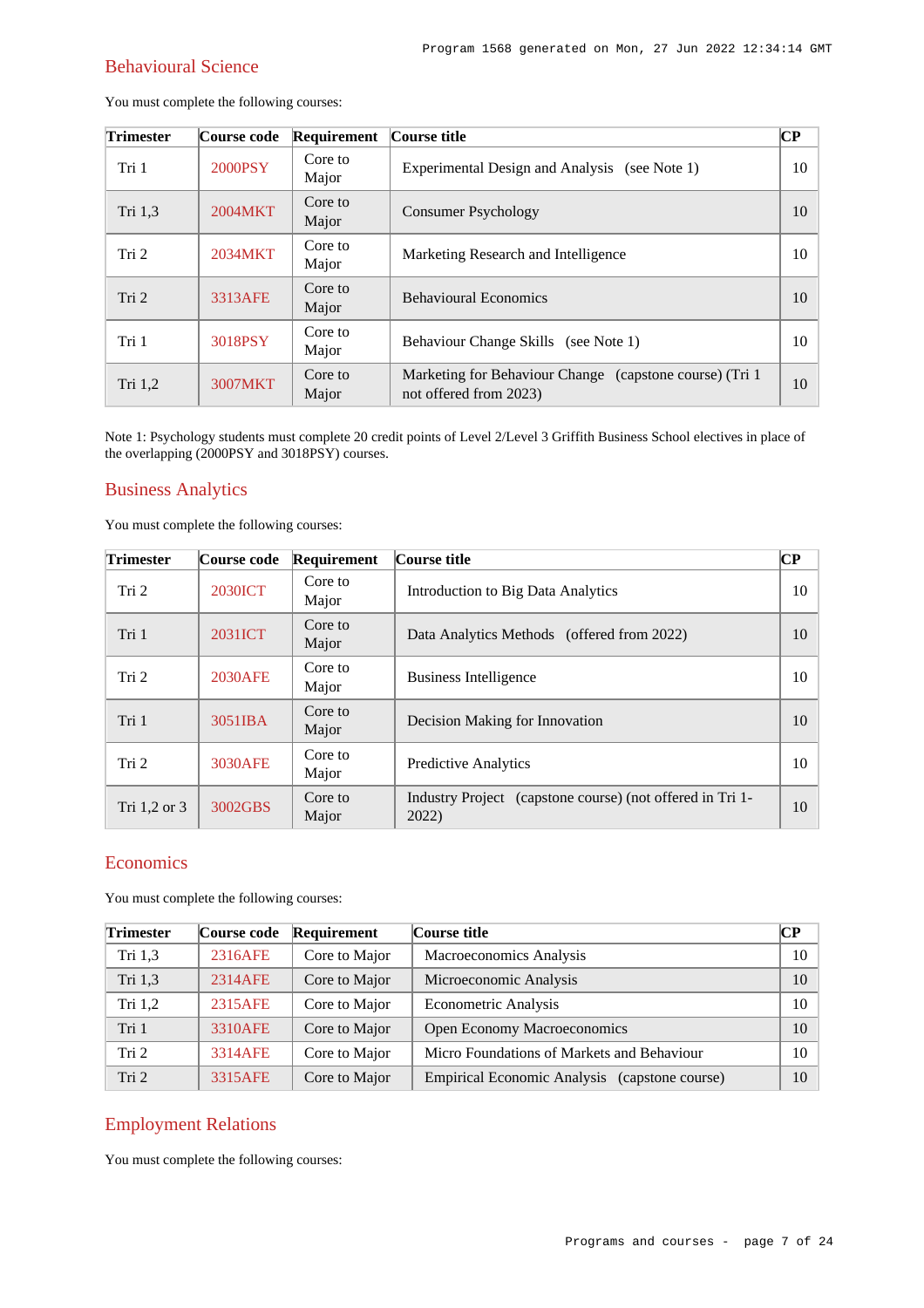| <b>Trimester</b> | Course code | Requirement   | Course title                                      | $\bf CP$ |
|------------------|-------------|---------------|---------------------------------------------------|----------|
| Tri <sub>2</sub> | 2006EHR     | Core to Major | Health and Safety in the Workplace                | 10       |
| Tri 1            | 2001EHR     | Core to Major | <b>Management Employee Relations</b>              | 10       |
| Tri $2,3$        | 2013EHR     | Core to Major | Negotiation                                       | 10       |
| Tri 1            | 3015EHR     | Core to Major | <b>Employment Relations Law</b>                   | 10       |
| Tri 1            | 3019EHR     | Core to Major | The Realities and Potentials of Workplaces        | 10       |
| Tri <sub>2</sub> | 3006EHR     | Core to Major | Employment Strategies in Action (capstone course) | 10       |

# Event Management

You must complete the following courses:

| <b>Trimester</b> | Course code | Requirement   | Course title                                 | CР |
|------------------|-------------|---------------|----------------------------------------------|----|
| Tri 1            | 2219THS     | Core to Major | <b>Event Management Principles</b>           | 10 |
| Tri 1            | 2315THS     | Core to Major | Event Marketing and Sponsorship              | 10 |
| Tri 2            | 2209THS     | Core to Major | Managing Projects in Service Industries      | 10 |
| Tri 1            | 3117THS     | Core to Major | Facility and Venue Management                | 10 |
| Tri 2            | 3213THS     | Core to Major | Conference and Convention Management         | 10 |
| Tri <sub>2</sub> | 3204THS     | Core to Major | <b>Event Evaluation</b><br>(capstone course) | 10 |

# Finance

You must complete the following courses:

| <b>Trimester</b> | Course code | Requirement   | Course title                                       | CР |
|------------------|-------------|---------------|----------------------------------------------------|----|
| Tri 1,3          | 2204AFE     | Core to Major | <b>Financial Institutions Management</b>           | 10 |
| Tri $1,2$        | 2201 AFE    | Core to Major | Corporate Finance                                  | 10 |
| Tri $1,2$        | 2206AFE     | Core to Major | <b>Investment Analysis and Management</b>          | 10 |
| Tri $1,2$        | 3224AFE     | Core to Major | <b>Derivatives Securities</b>                      | 10 |
| Tri $1,2$        | 3208AFE     | Core to Major | Portfolio Management                               | 10 |
| Tri 1,2          | 3233AFE     | Core to Major | Global Investment and Markets<br>(capstone course) | 10 |

# Government and International Relations

| <b>Trimester</b> | Course code | Requirement      | Course title                                                               | $\bf CP$ |
|------------------|-------------|------------------|----------------------------------------------------------------------------|----------|
| Tri $1,3$        | 2004GIR     | Core to<br>Major | The Government Business Nexus: Intervening, Lobbying<br>and Responding     | 10       |
| Tri 1            | 2013GIR     | Core to<br>Major | Political Leadership                                                       | 10       |
| Tri 2            | 3023GIR     | Core to<br>Major | The Age of Migration                                                       | 10       |
| Tri <sub>2</sub> | 2019GIR     | Core to<br>Major | Politics of International Law and Organisations                            | 10       |
| Tri 1            | 3022GIR     | Core to<br>Major | The Business of Global Populism                                            | 10       |
| Tri 2            | 3024GIR     | Core to<br>Major | When Markets and Values Collide (capstone course) (not<br>offered in 2022) | 10       |
|                  |             |                  | <b>OR</b>                                                                  |          |
| Tri 2            | 3001GIR     | Core to<br>Major | <b>Solving Policy Problems</b>                                             | 10       |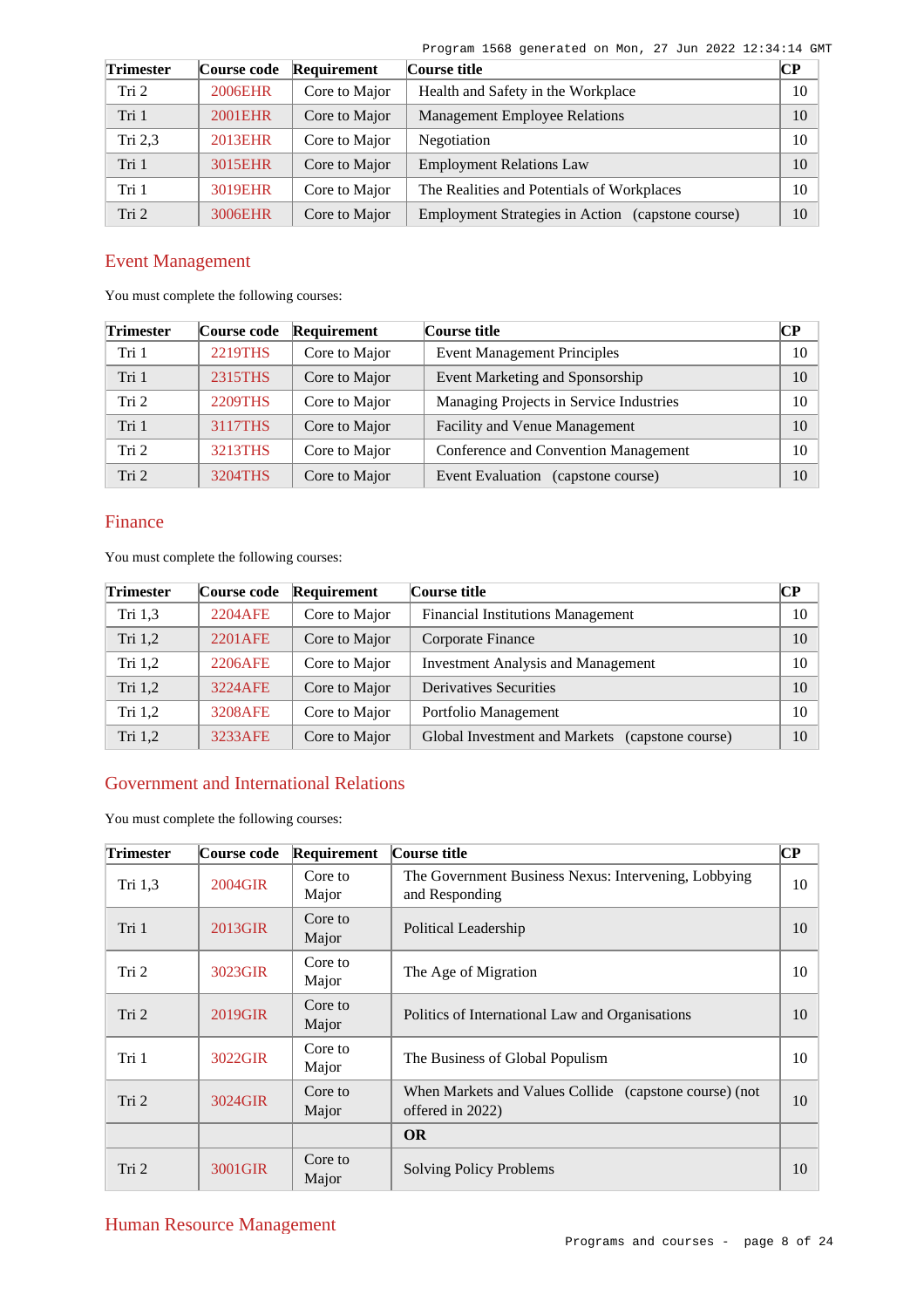| <b>Trimester</b> | Course code    | Requirement      | Course title                                                      | CР |
|------------------|----------------|------------------|-------------------------------------------------------------------|----|
| Tri 1,3          | <b>2002EHR</b> | Core to<br>Major | Strategic Human Resource Management                               | 10 |
| Tri 1,2          | <b>2005EHR</b> | Core to<br>Major | Organisational Behaviour and Wellbeing                            | 10 |
| Tri 1            | 3009EHR        | Core to<br>Major | Global Human Resource Management                                  | 10 |
|                  |                |                  | <b>AND</b>                                                        |    |
| Tri 1,2          | 3020EHR        | Core to<br>Major | Managing Staffing and Performance (offered from 2023)             | 10 |
|                  |                |                  | <b>OR</b>                                                         |    |
| Tri 2            | <b>2009EHR</b> | Core to<br>Major | Recruitment and Selection (not offered from 2023)                 | 10 |
|                  |                |                  | <b>AND</b>                                                        |    |
| Tri 1,2          | 3011EHR        | Core to<br>Major | Performance Management (not offered from 2023)                    | 10 |
| Tri 2            | <b>3010EHR</b> | Core to<br>Major | Developing Talent                                                 | 10 |
| Tri 2,3          | 3012EHR        | Core to<br>Major | Applied Human Resource Management and Change<br>(capstone course) | 10 |

You must complete the following courses:

# Innovation and Entrepreneurship

You must complete the following courses:

| <b>Trimester</b> | Course code  | Requirement   | Course title                                | $\bf CP$ |
|------------------|--------------|---------------|---------------------------------------------|----------|
| Tri 2.3          | $2034$ IBA   | Core to Major | <b>Griffith Innovation Challenge</b>        | 10       |
| Tri 1,2 or 3     | 2043IBA      | Core to Major | Innovation, Creativity and Entrepreneurship | 10       |
| Tri 1            | 2044IBA      | Core to Major | Social and Cultural Entrepreneurship        | 10       |
| Tri <sub>2</sub> | 3043IBA      | Core to Major | Digital Innovation                          | 10       |
| Tri <sub>2</sub> | $3046$ $IBA$ | Core to Major | <b>Family Business Management</b>           | 10       |
| Tri 1            | 3045IBA      | Core to Major | Building the New Venture (capstone course)  | 10       |

# Logistics and Supply Chain Management

You must complete the following courses:

| <b>Trimester</b> | Course code          | Requirement      | Course title                                                                       | <b>CP</b> |
|------------------|----------------------|------------------|------------------------------------------------------------------------------------|-----------|
| Tri $1,3$        | 2128 <sub>IB</sub> A | Core to<br>Major | The Management of Business Processes                                               | 10        |
| Tri 1            | 2155IBA              | Core to<br>Major | Procurement and Supply Management                                                  | 10        |
| Tri 2            | $2154$ IBA           | Core to<br>Major | <b>International Business Logistics</b>                                            | 10        |
| Tri 2            | 3155IBA              | Core to<br>Major | <b>Operations Management</b>                                                       | 10        |
| Tri 2            | 3157IBA              | Core to<br>Major | Supply Chain Innovation and Optimisation (capstone)<br>course) (offered from 2022) | 10        |

You must complete 10 credit points from the following courses: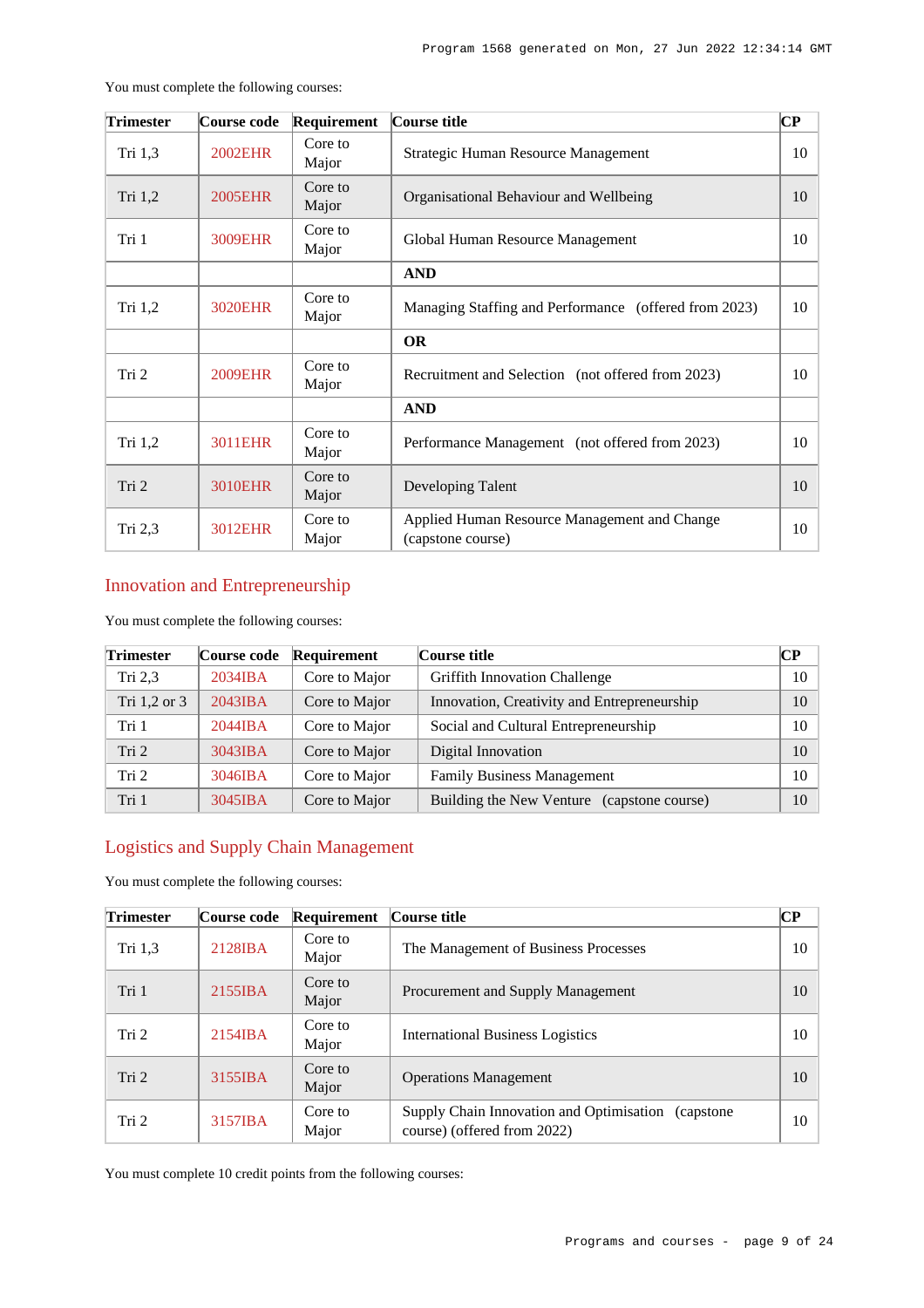| <b>Trimester</b> |         | Course code Requirement | Course title                                 | CР |
|------------------|---------|-------------------------|----------------------------------------------|----|
| Tri 1,2 or 3     | 3002GBS | Elective to Major       | Industry Project (not offered in Tri 1-2022) | 10 |
| Tri $1.2$ or $3$ | 3001GBS | Elective to Major       | UG Business Internship I                     | 10 |

## Management

You must complete the following courses:

| <b>Trimester</b> | Course code       | Requirement      | Course title                                                          | $\bf CP$ |
|------------------|-------------------|------------------|-----------------------------------------------------------------------|----------|
| Tri $1,2$        | $2045$ <b>IBA</b> | Core to<br>Major | Leading and Managing Organisations                                    | 10       |
| Tri 1,3          | 2128IBA           | Core to<br>Major | The Management of Business Processes                                  | 10       |
| Tri $2,3$        | 3006IBA           | Core to<br>Major | Creating Ethical and Sustainable Business                             | 10       |
| Tri 2            | 3050IBA           | Core to<br>Major | Managing Strategic Change (capstone course) (offered<br>from $2022$ ) | 10       |
| Tri 1            | 3051IBA           | Core to<br>Major | Decision Making for Innovation (offered from 2022)                    | 10       |
| Tri 1            | $3045$ IBA        | Core to<br>Major | Building the New Venture                                              | 10       |

# Marketing

You must complete the following courses:

| <b>Trimester</b> | Course code | Requirement   | Course title                                          | <b>CP</b> |
|------------------|-------------|---------------|-------------------------------------------------------|-----------|
| Tri 1,3          | 2004MKT     | Core to Major | Consumer Psychology                                   | 10        |
| Tri <sub>2</sub> | 2034MKT     | Core to Major | Marketing Research and Intelligence                   | 10        |
| Tri 1            | 2029MKT     | Core to Major | Advertising and Integrated Marketing Communications   | 10        |
| Tri 2            | 3006MKT     | Core to Major | Service Experience                                    | 10        |
| Tri 1            | 3038MKT     | Core to Major | Sales and Negotiation                                 | 10        |
| Tri <sub>2</sub> | 3028MKT     | Core to Major | Marketing Strategy and Analytics<br>(capstone course) | 10        |

# Real Estate and Property Development

You must complete the following courses:

| <b>Trimester</b> | Course code    | Requirement   | Course title                                    | CР |
|------------------|----------------|---------------|-------------------------------------------------|----|
| Tri 1            | <b>2009THS</b> | Core to Major | Real Estate and Property Development Principles | 10 |
| Tri 2            | 2209THS        | Core to Major | Managing Projects in Service Industries         | 10 |
| Tri 2            | 2211AFE        | Core to Major | <b>Real Estate Finance</b>                      | 10 |
| Tri 1            | 3220THS        | Core to Major | Real Estate and Property Development Law        | 10 |
| Tri 1            | 3216THS        | Core to Major | <b>Strata Communities and Management</b>        | 10 |
| Tri 2            | 3219THS        | Core to Major | Property Development Process (capstone course)  | 10 |

Note: You can complete the Real Estate License externally through a variety of independent accredited providers including the Queensland real estate industry peak body - Real Estate Institute of Qld (REIQ) - and apply for credit towards an elective through the University Credit process.

# Sport Management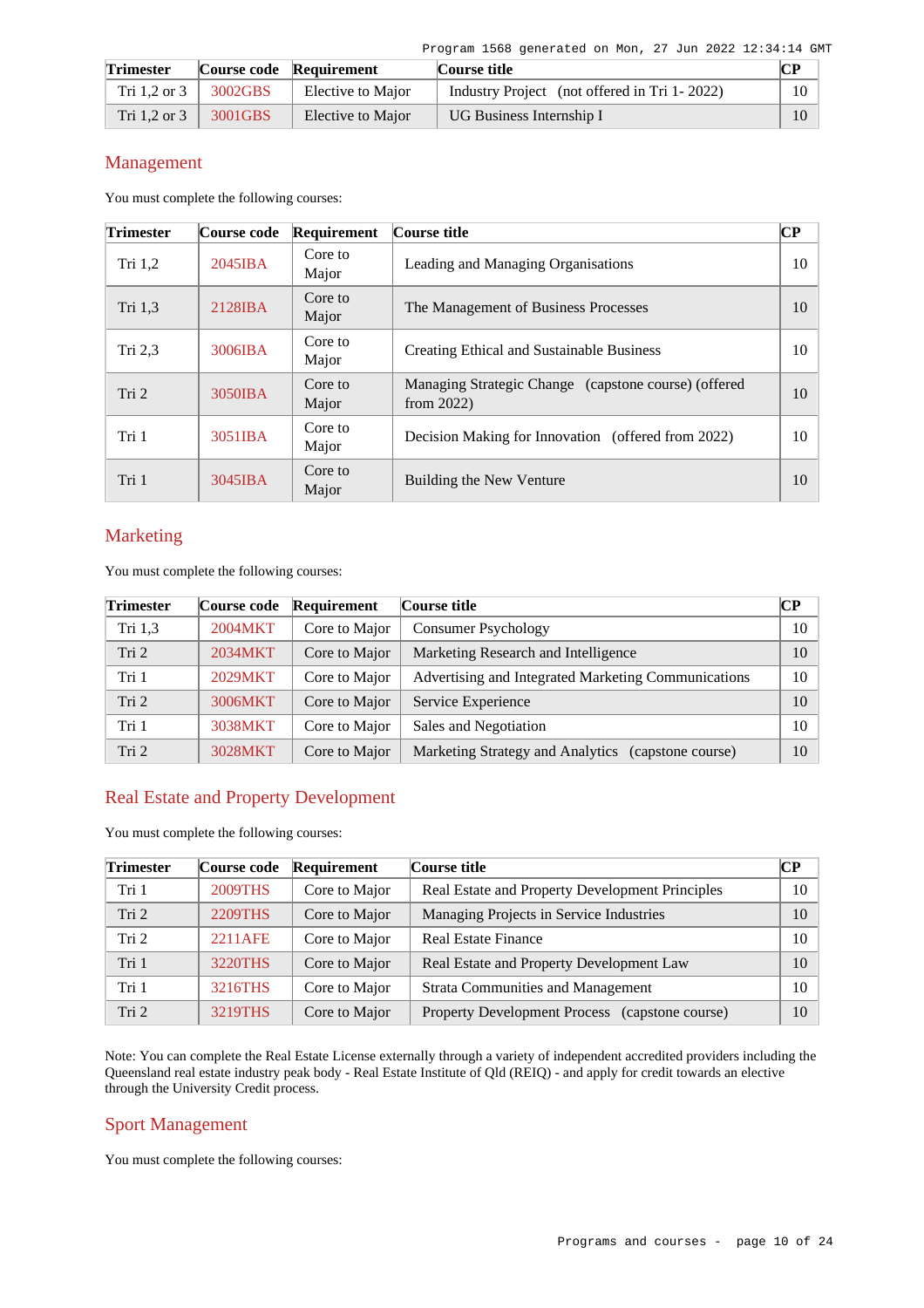| <b>Trimester</b> | Course code | Requirement   | Course title                                               | CР |
|------------------|-------------|---------------|------------------------------------------------------------|----|
| Tri 1            | 2309THS     | Core to Major | <b>Sport Management Principles</b>                         | 10 |
| Tri 1            | 2018THS     | Core to Major | Sport Event and Facility Planning                          | 10 |
| Tri <sub>2</sub> | 2312THS     | Core to Major | Sport Digitisation and Communication                       | 10 |
| Tri 1            | 3110THS     | Core to Major | Contemporary Issues in Sport Business<br>(capstone course) | 10 |
| Tri <sub>2</sub> | 3323THS     | Core to Major | <b>Sport Marketing</b>                                     | 10 |
| Tri <sub>2</sub> | 3333THS     | Core to Major | <b>Sport Development Systems</b>                           | 10 |

# Sustainable Business

You must complete the following courses:

| <b>Trimester</b> | Course code       | Requirement      | Course title                                                        | $\bf CP$ |
|------------------|-------------------|------------------|---------------------------------------------------------------------|----------|
| Tri 1            | 2101GIR           | Core to<br>Major | The Politics of Sustainability                                      | 10       |
| Tri 2            | $2045$ <b>IBA</b> | Core to<br>Major | Leading and Managing Organisations (offered from 2022)              | 10       |
| Tri 1            | 3055MKT           | Core to<br>Major | Green Marketing                                                     | 10       |
| Tri 2            | 3038IBA           | Core to<br>Major | The Business of Changing the World                                  | 10       |
| Tri $2,3$        | 3006IBA           | Core to<br>Major | <b>Creating Ethical and Sustainable Business</b>                    | 10       |
| Tri $1,2$ or $3$ | 3002LFC           | Core to<br>Major | Community Internship and Partnerships for SDGs<br>(capstone course) | 10       |

## Taxation

You must complete the following courses:

| <b>Trimester</b> | Course code | Requirement   | Course title                                               | CР |
|------------------|-------------|---------------|------------------------------------------------------------|----|
| Tri $1,2$        | 2118AFE     | Core to Major | Principles of Accounting and Analytics                     | 10 |
| Tri $1,2$        | 2105AFE     | Core to Major | Introduction to Business Law                               | 10 |
| Tri $2,3$        | 2150AFE     | Core to Major | <b>Taxation Law</b>                                        | 10 |
| Tri 2            | 2106AFE     | Core to Major | Company Law                                                | 10 |
| Tri $1,2$        | 3105AFE     | Core to Major | Law of Finance                                             | 10 |
| Tri 1            | 3150AFE     | Core to Major | <b>Taxation Planning for Advisors</b><br>(capstone course) | 10 |

# Tourism Management

You must complete the following courses:

| <b>Trimester</b> | Course code | Requirement   | Course title                                | CР |
|------------------|-------------|---------------|---------------------------------------------|----|
| Tri 1            | 2204THS     | Core to Major | <b>Sustainable Tourism Principles</b>       | 10 |
| Tri <sub>2</sub> | 2233THS     | Core to Major | Tourism Impact Assessment                   | 10 |
| Tri 1            | 3200THS     | Core to Major | <b>Destination Marketing</b>                | 10 |
| Tri 1            | 3120THS     | Core to Major | Tourism and Culture                         | 10 |
| Tri <sub>2</sub> | 3018THS     | Core to Major | <b>Destination Management</b>               | 10 |
| Tri <sub>2</sub> | 3009THS     | Core to Major | <b>Tourism Futures</b><br>(capstone course) | 10 |

Bachelor of Business - No Major Option (1 available) Business (for students not completing a major)

You must complete at least 60 credit points from the following courses (with at least 20 credit points of Level 3 courses):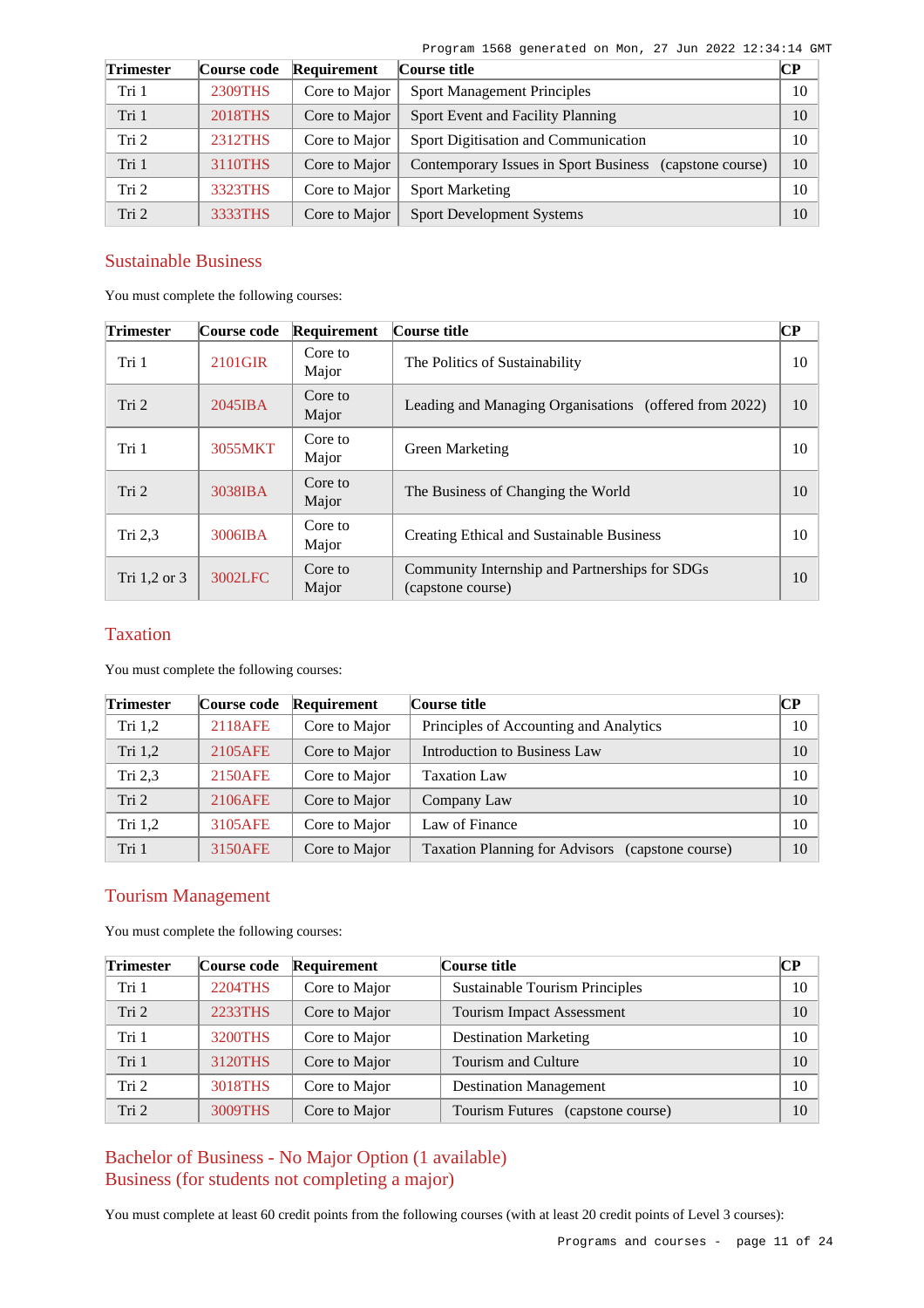| <b>Trimester</b> | Course code    | Requirement       | Course title                                     | $\overline{\mathbf{CP}}$ |
|------------------|----------------|-------------------|--------------------------------------------------|--------------------------|
| Tri 1            | 2101GIR        | Elective to Major | The Politics of Sustainability                   | 10                       |
| Tri 1            | 3009EHR        | Elective to Major | Global Human Resource Management                 | 10                       |
| Tri $1,2$        | <b>2005EHR</b> | Elective to Major | Organisational Behaviour and Wellbeing           | 10                       |
| Tri 1,2 or 3     | 2043IBA        | Elective to Major | Innovation, Creativity and Entrepreneurship      | 10                       |
| Tri 2            | 3050IBA        | Elective to Major | Managing Strategic Change                        | 10                       |
| Tri 2            | <b>2008EHR</b> | Elective to Major | Business Communication (not offered from 2022)   | 10                       |
| Tri 1,3          | 2128IBA        | Elective to Major | The Management of Business Processes             | 10                       |
| Tri <sub>2</sub> | <b>2209THS</b> | Elective to Major | Managing Projects in Service Industries          | 10                       |
| Tri $2,3$        | 3006IBA        | Elective to Major | Creating Ethical and Sustainable Business        | 10                       |
| Tri 3            | 3004IBA        | Elective to Major | Intercultural Management (not offered from 2022) | 10                       |

Students wishing to undertake courses outside this list may do so subject to Program Director approval.

## Bachelor of Design - Majors (5 available) Immersive Design **Year 2**

You must complete the following courses:

| <b>Trimester</b> | Course code | Requirement   | Course title                   | $\mathbb{C}P$ |
|------------------|-------------|---------------|--------------------------------|---------------|
| Tri 1            | 2672QCA     | Core to Major | 3D Modelling for Visualisation | 10            |
| Tri 1            | 2673QCA     | Core to Major | Spatial video and Sound        | 10            |
| Tri 2            | 2674QCA     | Core to Major | Visualising through Animation  | 10            |
| Tri <sub>2</sub> | 2675QCA     | Core to Major | Mixed Reality Experiences      | 10            |

### **Year 3**

You must complete the following courses:

| <b>Trimester</b> |         | Course code Requirement | Course title                          |        |
|------------------|---------|-------------------------|---------------------------------------|--------|
| Tri 1            | 36410CA | Core to Major           | Interactive Photorealistic Simulation | $10-1$ |
| Tri 2            | 36420CA | Core to Major           | Experimental and Generative Design    |        |

# Interaction Design

**Year 2**

You must complete the following courses:

| <b>Trimester</b> | Course code | Requirement   | Course title                       |        |
|------------------|-------------|---------------|------------------------------------|--------|
| Tri 1            | 26610CA     | Core to Major | Kinetic and Interactive Mechanics  | $10-1$ |
| Tri 2            | 26620CA     | Core to Major | Creating Screen Interfaces         | 10     |
| Tri 1            | 2663QCA     | Core to Major | Creative Audio                     | $10-1$ |
| Tri <sub>2</sub> | 26640CA     | Core to Major | <b>Creative Generative Systems</b> | 10     |

### **Year 3**

| <b>Trimester</b> |         | Course code Requirement | Course title              | CР |
|------------------|---------|-------------------------|---------------------------|----|
| Tri 1            | 3654OCA | Core to Major           | Mobile Play               | 10 |
| Tri 2            | 36430CA | Core to Major           | Interactive Installations | 10 |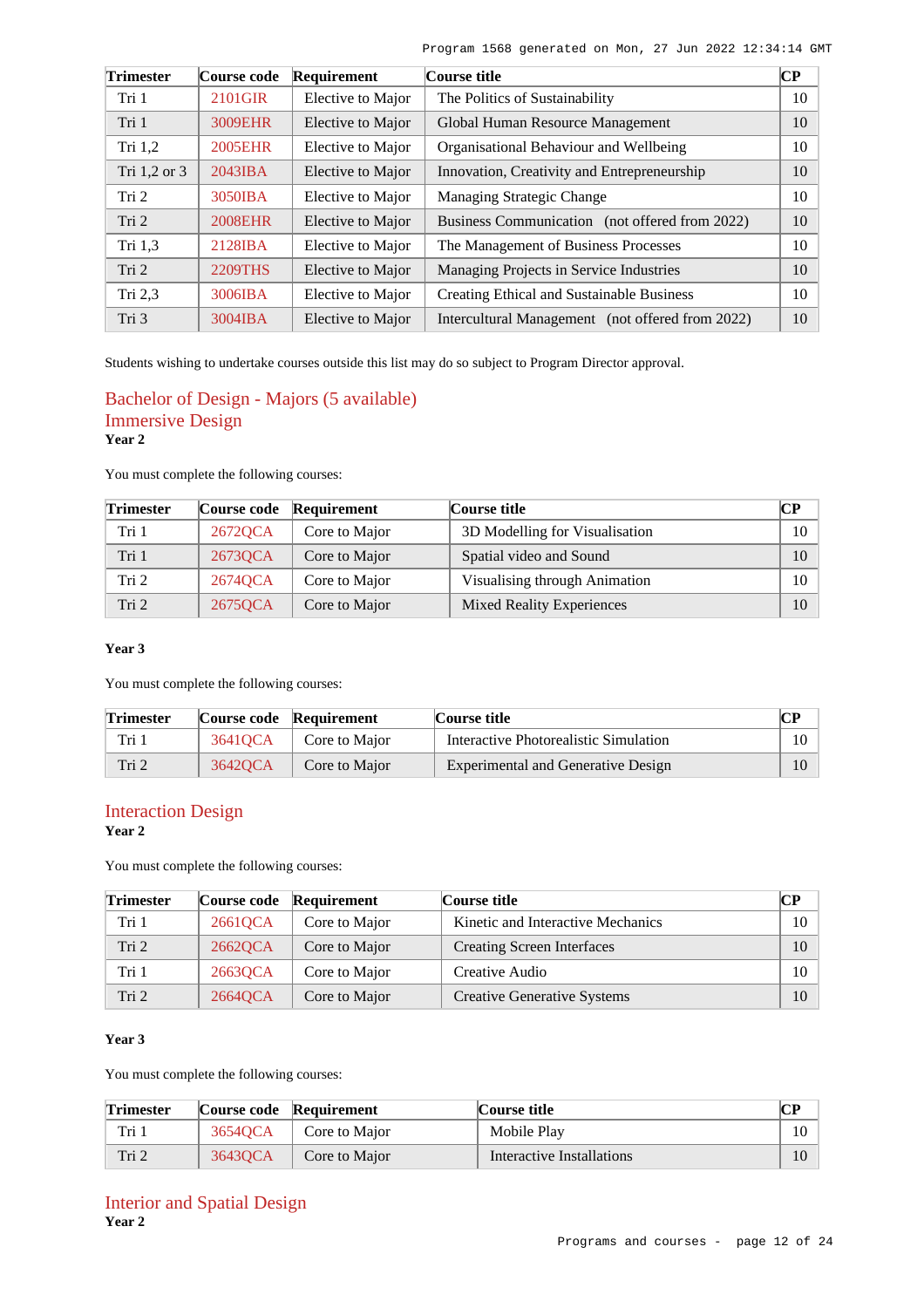You must complete the following courses:

| <b>Trimester</b> |         | Course code Requirement | Course title                   |        |
|------------------|---------|-------------------------|--------------------------------|--------|
| Tri 1            | 2656QCA | Core to Major           | Introduction to Spatial Design | $10-1$ |
| Tri 1            | 26570CA | Core to Major           | Interior Technologies          | 10     |
| Tri <sub>2</sub> | 2658QCA | Core to Major           | <b>Spatial Design Cultures</b> | $10-1$ |
| Tri <sub>2</sub> | 26590CA | Core to Major           | Sustainable Environments       | 10     |

### **Year 3**

You must complete the following courses:

| <b>Trimester</b> |         | Course code Requirement | Course title                | CР |
|------------------|---------|-------------------------|-----------------------------|----|
| Tri 1            | 3636OCA | Core to Major           | Universal Interiors         | 10 |
| Tri 2            | 3637OCA | Core to Major           | Spatial Design and Identity | 10 |

# Product Design

**Year 2**

You must complete the following courses:

| <b>Trimester</b> | Course code | Requirement   | Course title                                            | CР |
|------------------|-------------|---------------|---------------------------------------------------------|----|
| Tri 1            | 26400CA     | Core to Major | <b>Product Archetypes</b>                               | 10 |
| Tri 1,2          | 26390CA     | Core to Major | Digital Modelling for Design                            | 10 |
| Tri 2            | 26480CA     | Core to Major | <b>Product Narratives</b>                               | 10 |
| Tri 2            | 26950CA     | Core to Major | 3D Printed Prototypes for Design<br>(offered from 2022) | 10 |

### **Year 3**

You must complete the following courses:

| <b>Trimester</b> |         | Course code Requirement | Course title                          | CР |
|------------------|---------|-------------------------|---------------------------------------|----|
| Tri 1            | 36180CA | Core to Major           | 3D Design Studio                      |    |
| Tri 2            | 36190CA | Core to Major           | Digital Making: Objects and Furniture |    |

# Visual Communication Design

**Year 2**

You must complete the following courses:

| <b>Trimester</b> |         | Course code Requirement | Course title                | CР |
|------------------|---------|-------------------------|-----------------------------|----|
| Tri 1            | 2681QCA | Core to Major           | Typography and Layout       | 10 |
| Tri 1            | 2683QCA | Core to Major           | Design and Branding         | 10 |
| Tri 2            | 26820CA | Core to Major           | Typography and Expression   | 10 |
| Tri 2            | 26840CA | Core to Major           | Design and Entrepreneurship | 10 |

## **Year 3**

You must complete the following courses:

| <b>Trimester</b> |         | Course code Requirement | Course title              | ື  |
|------------------|---------|-------------------------|---------------------------|----|
| Tri 1            | 35980CA | Core to Major           | Typography and Context    | 10 |
| Tri 2            | 35990CA | Core to Major           | Design and Communications |    |

Electives (1 available) Free-choice electives (Business)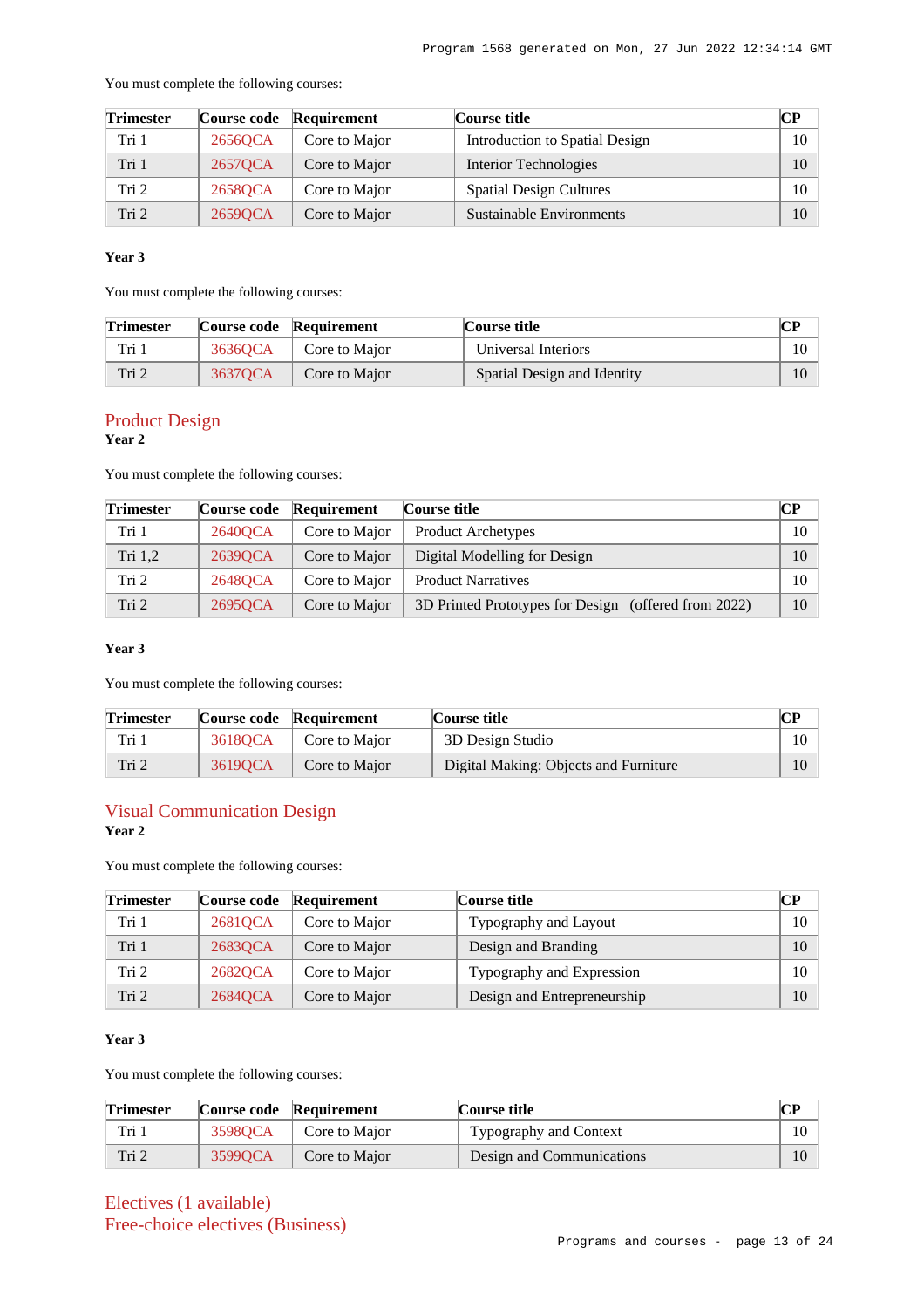You may select free-choice electives from the list below or any [Undergraduate free-choice elective/s](https://www148.griffith.edu.au/programs-courses/Search/Results?SearchRequestType=CourseCatalogue&AcademicCareerName=UGRD&IsFreeChoiceElective=True) offered across the University provided prerequisites are met. If you require guidance, please liaise with you Program Director. You must ensure that you **do not exceed the maximum of Level 1 courses** in your entire program.

Elective courses may be available at multiple campuses and during a different trimester. **Click on the course** to find out more information on where and when the course is offered.

### **Accounting**

| <b>Trimester</b> | Course code | Requirement          | Course title                                | CР |
|------------------|-------------|----------------------|---------------------------------------------|----|
| Tri $1,3$        | 2120THS     | Free-choice Elective | Financial Management for Tourism and Hotels | 10 |
| Tri 2            | 3038IBA     | Free-choice Elective | The Business of Changing the World          | 10 |
| Tri 1,2,3        | 3000AFE     | Free-choice Elective | Commerce Internship                         | 10 |
| Tri 2            | 3001 AFE    | Free-choice Elective | Insolvency Law                              | 10 |
| Tri 2            | 3219AFE     | Free-choice Elective | <b>Estate Planning</b>                      | 10 |
| Tri 1,2          | 2200AFE     | Free-choice Elective | Financial Planning 1                        | 10 |
| Tri 2            | 2209THS     | Free-choice Elective | Managing Projects in Service Industries     | 10 |
| Tri 2            | 2030ICT     | Free-choice Elective | Introduction to Big Data Analytics          | 10 |
| Tri 1            | 2101 AFE    | Free-choice Elective | <b>International Accounting</b>             | 10 |

#### **Asian Engagement**

| <b>Trimester</b> | Course code | Requirement             | Course title                                              | $\bf CP$ |
|------------------|-------------|-------------------------|-----------------------------------------------------------|----------|
| Tri 1            | 2406LHS     | Free-choice<br>Elective | Japanese Society and Pop Culture                          | 10       |
| Tri 1,3          | 2712GFS     | Free-choice<br>Elective | Asia Pacific Film                                         | 10       |
| Tri 2            | 2019GIR     | Free-choice<br>Elective | Politics of International Law and Organisations           | 10       |
| Tri 2            | 3010GIR     | Free-choice<br>Elective | China and the World (not offered in 2022)                 | 10       |
| Tri 2            | 3052IBA     | Free-choice<br>Elective | Partnerships in Australia, Asia and the Pacific           | 10       |
| Tri 1            | 3017IBA     | Free-choice<br>Elective | Crime, Business and Politics in Asia                      | 10       |
| Tri 1            | 2028IBA     | Free-choice<br>Elective | Disruption in the 4th IR in Asia                          | 10       |
| Tri 2            | 2007LHS     | Free-choice<br>Elective | Languages of East and Southeast Asia (odd years)<br>only) | 10       |

**Asian Business**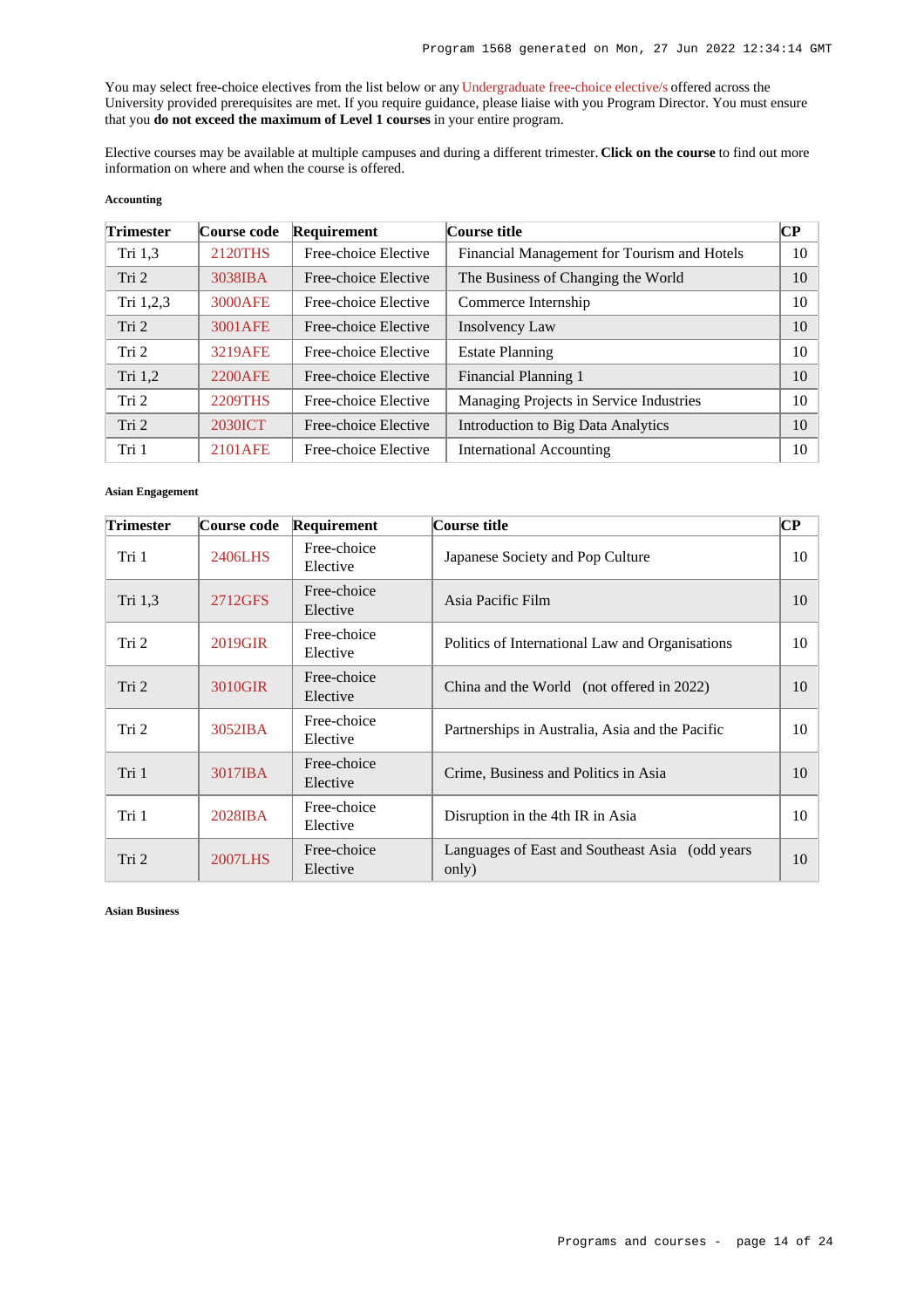| <b>Trimester</b> | Course code       | Requirement             | Course title                                                           | CР |
|------------------|-------------------|-------------------------|------------------------------------------------------------------------|----|
| Tri 2            | 2030IBA           | Free-choice<br>Elective | <b>Global Business</b>                                                 | 10 |
| Tri 2            | 3043IBA           | Free-choice<br>Elective | Digital Innovation                                                     | 10 |
| Tri 2            | $2047$ <b>IBA</b> | Free-choice<br>Elective | Engaging Asia: Developing Cultural Competence                          | 10 |
| Tri <sub>2</sub> | 3038IBA           | Free-choice<br>Elective | The Business of Changing the World                                     | 10 |
| Tri 2            | <b>2030ICT</b>    | Free-choice<br>Elective | Introduction to Big Data Analytics                                     | 10 |
| Tri 1,2 or 3     | $2043$ <b>IBA</b> | Free-choice<br>Elective | Innovation, Creativity and Entrepreneurship                            | 10 |
| Tri 1            | 3403LHS           | Free-choice<br>Elective | Translation as a bridge between cultures (not offered<br>from $2022$ ) | 10 |

## **Behavioural Science**

| <b>Trimester</b> | Course code    | Requirement             | Course title                                                                          | $\bf CP$ |
|------------------|----------------|-------------------------|---------------------------------------------------------------------------------------|----------|
| Tri $1,2$        | 2005EHR        | Free-choice<br>Elective | Organisational Behaviour and Wellbeing                                                | 10       |
| Tri 1            | 2004PSY        | Free-choice<br>Elective | Workplace Psychology                                                                  | 10       |
| Tri 1            | 2002IBA        | Free-choice<br>Elective | Firm Behaviours and Business Strategy (not offered<br>from $2023$ )                   | 10       |
| Tri 3            | 3100AFE        | Free-choice<br>Elective | Engaging with Aboriginal and/or Torres Strait Islander<br><b>Business Communities</b> | 10       |
| Tri 3            | <b>3218AFE</b> | Free-choice<br>Elective | <b>Behavioural Finance</b>                                                            | 10       |
| Tri 2            | 2008PSY        | Free-choice<br>Elective | Social and Cultural Psychology                                                        | 10       |

## **Business Analytics**

| <b>Trimester</b> | Course code | Requirement          | Course title                                   | CР |
|------------------|-------------|----------------------|------------------------------------------------|----|
| Tri 1            | 4030ICT     | Free-choice Elective | Big Data Analytics and Social Media            | 10 |
| Tri 1,2          | 3002LFC     | Free-choice Elective | Community Internship and Partnerships for SDGs | 10 |
| Tri 1            | 3018PSY     | Free-choice Elective | <b>Behaviour Change Skills</b>                 | 10 |
| Tri $1,2$        | 3300LHS     | Free-choice Elective | <b>Wicked Problems</b>                         | 10 |
| Tri 1            | 2111LHS     | Free-choice Elective | Public Policy for Change                       | 10 |
| Tri 2            | 2116LHS     | Free-choice Elective | Social Data Analytics                          | 10 |

**Economics**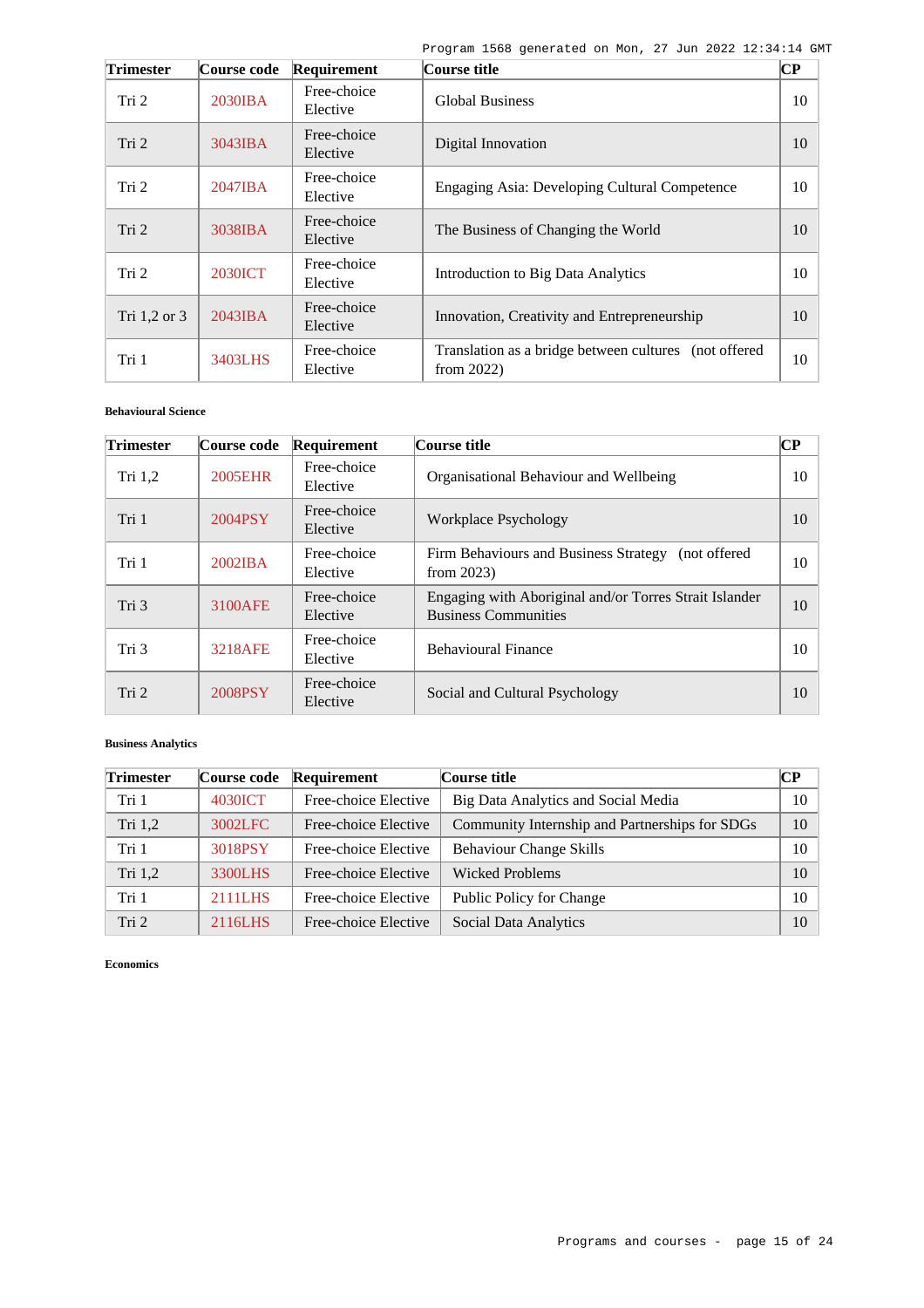| <b>Trimester</b> | Course code    | Requirement             | Course title                                               | $\overline{\mathbf{C}\mathbf{P}}$ |
|------------------|----------------|-------------------------|------------------------------------------------------------|-----------------------------------|
| Tri $1,2$        | 2306AFE        | Free-choice<br>Elective | Quantitative Methods for Business Finance and<br>Economics | 10                                |
| Tri 2            | 2313AFE        | Free-choice<br>Elective | <b>Environmental and Energy Economics</b>                  | 10                                |
| Tri 2            | 3030AFE        | Free-choice<br>Elective | <b>Predictive Analytics</b>                                | 10                                |
| Tri 2            | 3302AFE        | Free-choice<br>Elective | Interest Rates, Money and Central Banking                  | 10                                |
| Tri 1            | 3307AFE        | Free-choice<br>Elective | <b>International Economics</b>                             | 10                                |
| Tri 2            | 3313AFE        | Free-choice<br>Elective | <b>Behavioural Economics</b>                               | 10                                |
| Tri 2            | <b>2030AFE</b> | Free-choice<br>Elective | <b>Business Intelligence</b>                               | 10                                |
| Tri 1,2          | 3203THS        | Free-choice<br>Elective | Tourism and Hotel Economic Analysis                        | 10                                |
| Tri 1            | 2009GIR        | Free-choice<br>Elective | Economic Ideas and Political Institutions                  | 10                                |
| Tri 1,2          | <b>3311AFE</b> | Free-choice<br>Elective | <b>Cost Benefit Analysis Applications</b>                  | 10                                |
| Tri 2            | <b>3312AFE</b> | Free-choice<br>Elective | Economic Policy Analysis (not offered from 2023)           | 10                                |
|                  |                |                         | courseLineOperator                                         |                                   |
| Tri 2            | 3315AFE        | Free-choice<br>Elective | <b>Empirical Economic Analysis</b>                         | 10                                |

### **Employability and Work-Integrated Learning electives**

The following courses focus on preparation for (and gaining) employment. For more information, please visit the [Griffith](https://www.griffith.edu.au/griffith-business-school/student-opportunities) [Business School Student Opportunities](https://www.griffith.edu.au/griffith-business-school/student-opportunities) website.

| <b>Trimester</b> | Course code       | Requirement             | Course title                                   | $\mathbf C\mathbf P$ |
|------------------|-------------------|-------------------------|------------------------------------------------|----------------------|
| Tri 1,2 or 3     |                   |                         | Any Griffith Overseas Study Tour               | 10                   |
| Tri 2,3          | 2034IBA           | Free-choice<br>Elective | Griffith Innovation Challenge                  | 10                   |
| Tri 1,2 or 3     | $2043$ <b>IBA</b> | Free-choice<br>Elective | Innovation, Creativity and Entrepreneurship    | 10                   |
| Tri 3            | 2424LHS           | Free-choice<br>Elective | Japan Study Tour                               | 10                   |
| Tri 3            | 2434LHS           | Free-choice<br>Elective | China Study Tour                               | 10                   |
| Tri 1,3          | <b>2098MKT</b>    | Free-choice<br>Elective | Branding and Promoting New Business Ventures   | 10                   |
| Tri 1,2 or 3     | <b>3000AFE</b>    | Free-choice<br>Elective | Commerce Internship                            | 10                   |
| Tri 1,2 or 3     | 3001GBS           | Free-choice<br>Elective | UG Business Internship I                       | 10                   |
| Tri 1,2 or 3     | 3000GBS           | Free-choice<br>Elective | UG Business Internship II                      | 20                   |
| Tri 1,2 or 3     | 3002GBS           | Free-choice<br>Elective | Industry Project (not offered in Tri 1-2022)   | 10                   |
| Tri 1,2 or 3     | 3002LFC           | Free-choice<br>Elective | Community Internship and Partnerships for SDGs | 10                   |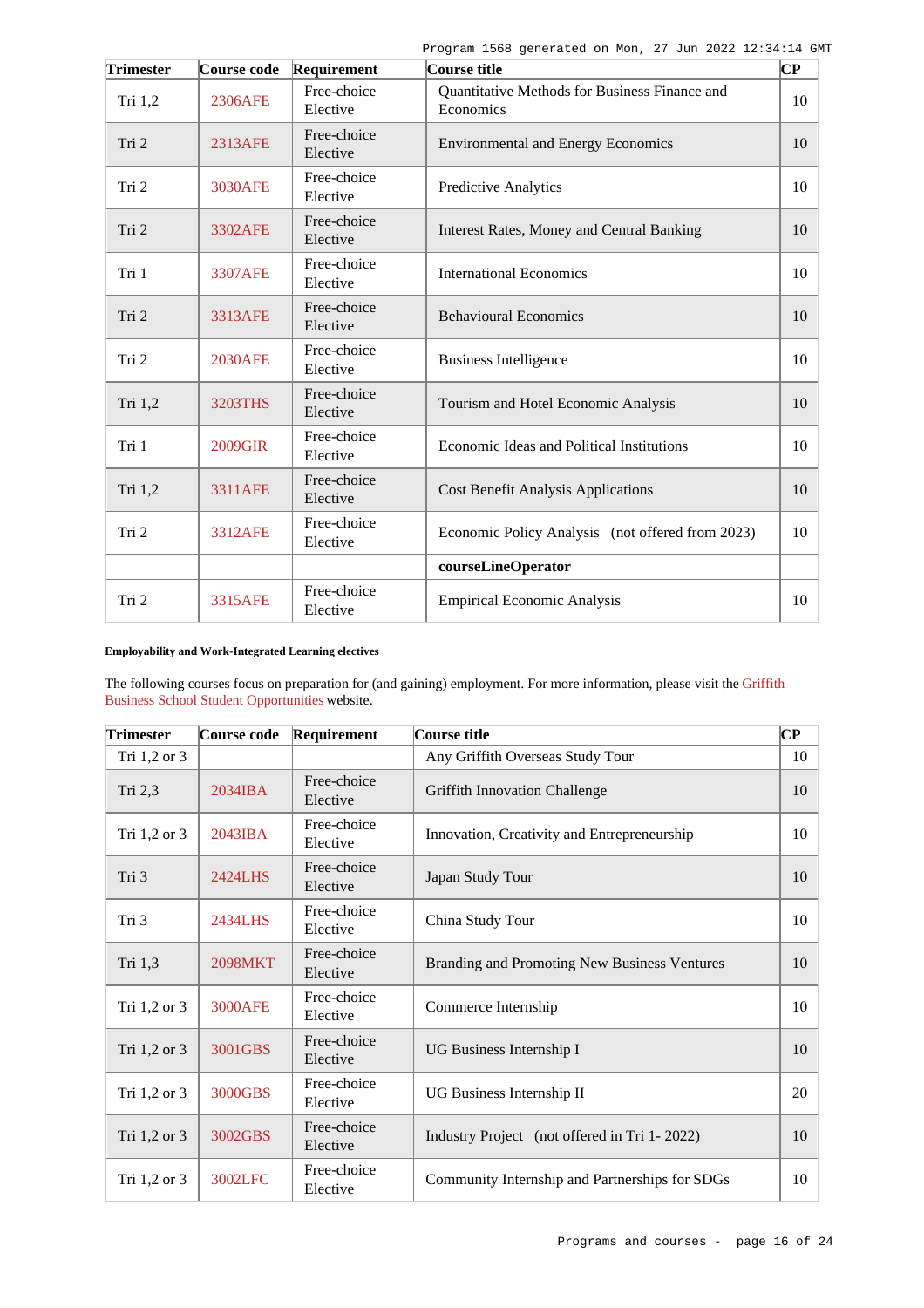| <b>Trimester</b> | Course code    | Requirement             | Course title                                                                          | $ {\bf CP}$ |
|------------------|----------------|-------------------------|---------------------------------------------------------------------------------------|-------------|
| Tri 3            | 3003GBS        | Free-choice<br>Elective | UG Global Mobility Internship II                                                      | 20          |
| Tri 1,2          | 3005GBS        | Free-choice<br>Elective | UG Business Internship III (offered from 2023)                                        | 30          |
| Tri 1,2          | 3006GBS        | Free-choice<br>Elective | UG Business Internship IV (offered from 2023)                                         | 40          |
| Tri 1,2          | 3007GBS        | Free-choice<br>Elective | UG Global Internship III (offered from 2023)                                          | 30          |
| Tri 1,2          | 3008GBS        | Free-choice<br>Elective | UG Global Internship IV (offered from 2023)                                           | 40          |
| Tri 1            | 3019EHR        | Free-choice<br>Elective | The Realities and Potentials of Workplaces                                            | 10          |
| Tri 2            | 3014IBA        | Free-choice<br>Elective | Negotiation Knowledge and Skill                                                       | 10          |
| Tri 2,3          | 3029MKT        | Free-choice<br>Elective | Self-Marketing                                                                        | 10          |
| Tri 1,2          | 3032IBA        | Free-choice<br>Elective | Business Strategy and Innovation Consultancy Project<br>(offered from 2023)           | 20          |
| Tri 1,3          | 3034IBA        | Free-choice<br>Elective | Asian Immersion Study Tour (not offered in 2022) (Tri<br>3 offering TBC)              | 10          |
| Tri 2            | 3038IBA        | Free-choice<br>Elective | The Business of Changing the World                                                    | 10          |
| Tri 3            | 3100AFE        | Free-choice<br>Elective | Engaging with Aboriginal and/or Torres Strait Islander<br><b>Business Communities</b> | 10          |
| Tri 1,2 or 3     | 3101GBS        | Free-choice<br>Elective | I-WIL in Impact Oriented Workplaces (not offered<br>from $2022$ )                     | 10          |
| Tri 1,2          | <b>3217AFE</b> | Free-choice<br>Elective | <b>Student Managed Investment Fund</b>                                                | 10          |
| Tri 1            | <b>3226THS</b> | Free-choice<br>Elective | Tourism Study Tour                                                                    | 10          |
| Tri 3            | 3310THS        | Free-choice<br>Elective | Community Based Ecotourism Field Study (not offered<br>in $2022$ )                    | 10          |
| Tri 1,2          | 3593QCA        | Free-choice<br>Elective | Professional Practice 1                                                               | 10          |
| Tri 1,2          | 3594QCA        | Free-choice<br>Elective | Professional Practice 2                                                               | 10          |
| Tri 1,2          | 3595QCA        | Free-choice<br>Elective | Professional Practice 3                                                               | 10          |

**Employment Relations**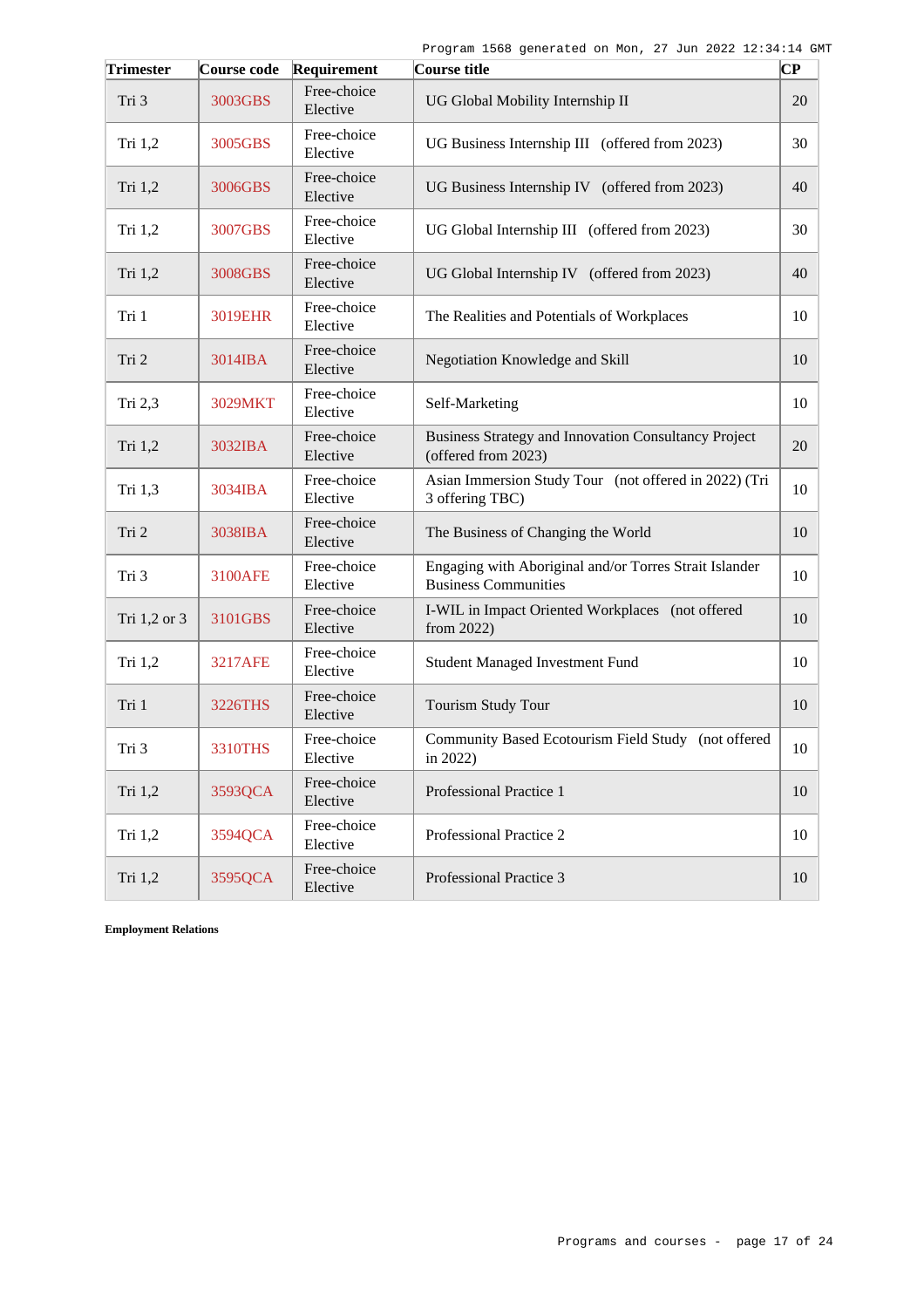| <b>Trimester</b> | Course code       | Requirement             | Course title                                                                          | $\bf CP$ |
|------------------|-------------------|-------------------------|---------------------------------------------------------------------------------------|----------|
| Tri $1,2$        | <b>2005EHR</b>    | Free-choice<br>Elective | Organisational Behaviour and Wellbeing                                                | 10       |
| Tri 1            | $2002$ <b>IBA</b> | Free-choice<br>Elective | Firm Behaviours and Business Strategy (not offered<br>from $2023$ )                   | 10       |
| Tri $1,2$        | 3011EHR           | Free-choice<br>Elective | Performance Management (not offered from 2023)                                        | 10       |
| Tri $1,2$        | 2105AFE           | Free-choice<br>Elective | Introduction to Business Law                                                          | 10       |
| Tri 3            | 3100AFE           | Free-choice<br>Elective | Engaging with Aboriginal and/or Torres Strait Islander<br><b>Business Communities</b> | 10       |
| Tri 1,2 or 3     | 3000GBS           | Free-choice<br>Elective | UG Business Internship II                                                             | 20       |
| Tri 1            | 2020PSY           | Free-choice<br>Elective | Career Psychology and Counselling                                                     | 10       |
| Tri 1,3          | 2032HSV           | Free-choice<br>Elective | First Peoples and Social Justice                                                      | 10       |

## **Event Management**

| <b>Trimester</b> | Course code    | Requirement             | Course title                                                                          | $\bf CP$ |
|------------------|----------------|-------------------------|---------------------------------------------------------------------------------------|----------|
| Tri 2            | <b>3207THS</b> | Free-choice<br>Elective | <b>Event Business Development</b>                                                     | 10       |
| Tri 2            | 3018THS        | Free-choice<br>Elective | <b>Destination Management</b>                                                         | 10       |
| Tri $2,3$        | 3201THS        | Free-choice<br>Elective | Managing Risk in Tourism, Events and Hospitality                                      | 10       |
| Tri 1,2          | 3400THS        | Free-choice<br>Elective | Career Development                                                                    | 10       |
| Tri 1            | 4030ICT        | Free-choice<br>Elective | Big Data Analytics and Social Media                                                   | 10       |
| Tri $2,3$        | 2515LHS        | Free-choice<br>Elective | <b>Media Relations</b>                                                                | 10       |
| Tri 3            | 3013MKT        | Free-choice<br>Elective | Entertainment and the Arts Marketing                                                  | 10       |
| Tri 3            | 3100AFE        | Free-choice<br>Elective | Engaging with Aboriginal and/or Torres Strait Islander<br><b>Business Communities</b> | 10       |

**Finance**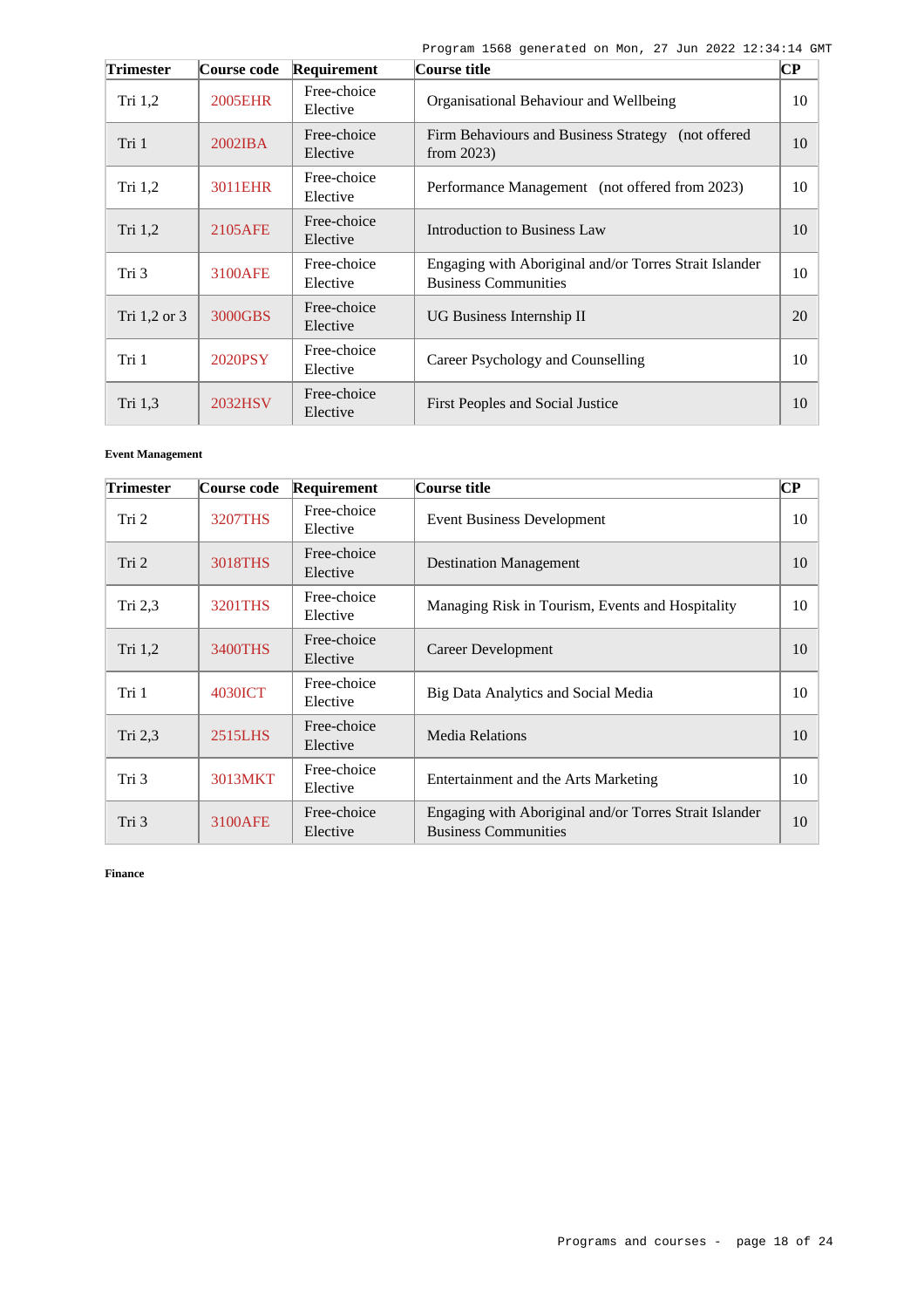| <b>Trimester</b> | Course code    | Requirement             | Course title                                                                          | $\overline{\mathbf{C}\mathbf{P}}$ |
|------------------|----------------|-------------------------|---------------------------------------------------------------------------------------|-----------------------------------|
| Tri $1,2$        | 2306AFE        | Free-choice<br>Elective | Quantitative Methods for Business Finance and<br>Economics                            | 10                                |
| Tri 1,2          | 2206AFE        | Free-choice<br>Elective | <b>Investment Analysis and Management</b>                                             | 10                                |
| Tri $1,2$        | 3105AFE        | Free-choice<br>Elective | Law of Finance                                                                        | 10                                |
| Tri $1,2$ or $3$ | 3000AFE        | Free-choice<br>Elective | Commerce Internship                                                                   | 10                                |
| Tri 3            | 3100AFE        | Free-choice<br>Elective | Engaging with Aboriginal and/or Torres Strait Islander<br><b>Business Communities</b> | 10                                |
| Tri 2            | 3038IBA        | Free-choice<br>Elective | The Business of Changing the World                                                    | 10                                |
| Tri 2            | 2019GIR        | Free-choice<br>Elective | Politics of International Law and Organisations                                       | 10                                |
| Tri 1            | <b>3307AFE</b> | Free-choice<br>Elective | <b>International Economics</b>                                                        | 10                                |
| Tri 1,2          | <b>2005EHR</b> | Free-choice<br>Elective | Organisational Behaviour and Wellbeing                                                | 10                                |

### **Financial Management**

| <b>Trimester</b> | Course code | Requirement          | Course title                         | $\bf CP$ |
|------------------|-------------|----------------------|--------------------------------------|----------|
| Tri $1,2$        | 2110AFE     | Free-choice Elective | <b>Business and Company Law</b>      | 10       |
| Tri 1,2          | 2201 AFE    | Free-choice Elective | Corporate Finance                    | 10       |
| Tri $1,2$        | 3105AFE     | Free-choice Elective | Law of Finance                       | 10       |
| Tri 1,2 or 3     | 3000GBS     | Free-choice Elective | UG Business Internship II            | 20       |
| Tri 1            | 2505LHS     | Free-choice Elective | <b>Ethical Communication</b>         | 10       |
| Tri 2            | 3014IBA     | Free-choice Elective | Negotiation Knowledge and Skill      | 10       |
| Tri 1            | 2005GIR     | Free-choice Elective | Governments, Markets and Communities | 10       |
| Tri 1,3          | 2215AFE_Y1  | Free-choice Elective | Professional Identity Part 1         | 5        |
| Tri 1,2          | 2215AFE_Y2  | Free-choice Elective | Professional Identity Part 2         | 5        |
| Tri 3            | 3218AFE     | Free-choice Elective | <b>Behavioural Finance</b>           | 10       |
| Tri 3            | 3220AFE     | Free-choice Elective | <b>Financial Planning Skills</b>     | 20       |

### **Government and International Relations**

| <b>Trimester</b> | Course code | Requirement             | Course title                                                                          | $\bf CP$ |
|------------------|-------------|-------------------------|---------------------------------------------------------------------------------------|----------|
| Tri 2            | 2019GIR     | Free-choice<br>Elective | Politics of International Law and Organisations                                       | 10       |
| Tri 1            | 2005GIR     | Free-choice<br>Elective | Governments, Markets and Communities                                                  | 10       |
| Tri 3            | 3100AFE     | Free-choice<br>Elective | Engaging with Aboriginal and/or Torres Strait Islander<br><b>Business Communities</b> | 10       |
| Tri <sub>2</sub> | 3038IBA     | Free-choice<br>Elective | The Business of Changing the World                                                    | 10       |
| Tri 1            | $2129$ IBA  | Free-choice<br>Elective | <b>International Management</b>                                                       | 10       |
| Tri 3            | 2035LHS     | Free-choice<br>Elective | Global Indigeneities                                                                  | 10       |
| Tri 2            | 3145LHS     | Free-choice<br>Elective | War, Peace and Security: Humanity and History                                         | 10       |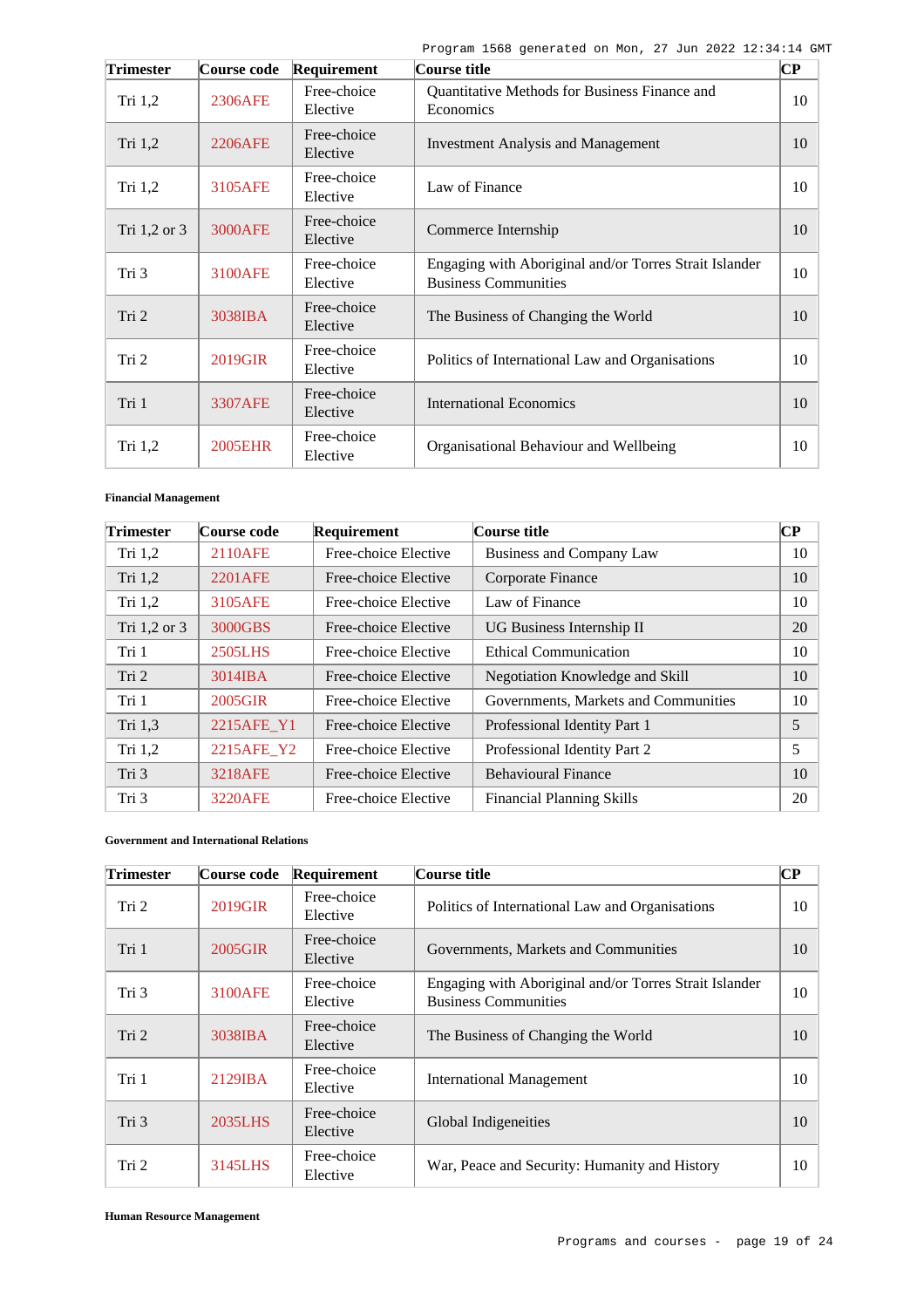| <b>Trimester</b> | Course code    | Requirement             | Course title                                                           | $\overline{\mathbf{C}\mathbf{P}}$ |
|------------------|----------------|-------------------------|------------------------------------------------------------------------|-----------------------------------|
| Tri 1            | 3015EHR        | Free-choice<br>Elective | <b>Employment Relations Law</b>                                        | 10                                |
| Tri 2,3          | <b>2013EHR</b> | Free-choice<br>Elective | Negotiation                                                            | 10                                |
| Tri 2            | <b>2006EHR</b> | Free-choice<br>Elective | Health and Safety in the Workplace                                     | 10                                |
| Tri 1,3          | 2004GIR        | Free-choice<br>Elective | The Government Business Nexus: Intervening,<br>Lobbying and Responding | 10                                |
| Tri 2            | <b>2030ICT</b> | Free-choice<br>Elective | <b>Introduction to Big Data Analytics</b>                              | 10                                |
| Tri 1            | 2019CCJ        | Free-choice<br>Elective | <b>Strategic Professional Development</b>                              | 10                                |
| Tri 2            | 3112IBA        | Free-choice<br>Elective | Management Strategy and Decision Making                                | 10                                |
| Tri 2            | 3038IBA        | Free-choice<br>Elective | The Business of Changing the World                                     | 10                                |
| Tri 1,2          | <b>3400THS</b> | Free-choice<br>Elective | <b>Career Development</b>                                              | 10                                |
| Tri 1,2 or 3     | 3001GBS        | Free-choice<br>Elective | UG Business Internship I                                               | 10                                |
| Tri 1,2 or 3     | 3000GBS        | Free-choice<br>Elective | UG Business Internship II                                              | 20                                |
| Tri 1,2 or 3     | 3002GBS        | Free-choice<br>Elective | Industry Project (not offered in Tri 1-2022)                           | 10                                |
| Tri 1,2 or 3     | 3002LFC        | Free-choice<br>Elective | Community Internship and Partnerships for SDGs                         | 10                                |

# **Innovation and Entrepreneurship**

| <b>Trimester</b> | Course code  | Requirement          | Course title                                  | $\bf CP$ |
|------------------|--------------|----------------------|-----------------------------------------------|----------|
| Tri 1            | 2901QCA      | Free-choice Elective | Indigenous Art and Protocols                  | 10       |
| Tri 1            | 2505LHS      | Free-choice Elective | <b>Ethical Communication</b>                  | 10       |
| Tri 1,3          | 2098MKT      | Free-choice Elective | Branding and Promoting New Business Ventures  | 10       |
| Tri 1            | 3521LHS      | Free-choice Elective | Social Media for Global Communicators         | 10       |
| Tri $2,3$        | 1701ICT      | Free-choice Elective | Creative Coding                               | 10       |
| Tri 2            | 2209THS      | Free-choice Elective | Managing Projects in Service Industries       | 10       |
| Tri 2            | 2508LHS      | Free-choice Elective | Media Innovation and Entrepreneurship         | 10       |
| Tri 2            | $2047$ $IBA$ | Free-choice Elective | Engaging Asia: Developing Cultural Competence | 10       |

## **International Business**

| <b>Trimester</b> | Course code    | Requirement          | Course title                                    | CР |
|------------------|----------------|----------------------|-------------------------------------------------|----|
| Tri 2            | <b>2030ICT</b> | Free-choice Elective | Introduction to Big Data Analytics              | 10 |
| Tri 2            | 3040MKT        | Free-choice Elective | Digital and Social Media Marketing              | 10 |
| Tri 2            | 3038IBA        | Free-choice Elective | The Business of Changing the World              | 10 |
| Tri <sub>2</sub> | 2019GIR        | Free-choice Elective | Politics of International Law and Organisations | 10 |
| Tri 1            | 3307AFE        | Free-choice Elective | International Economics                         | 10 |
| Tri 3            | 3612LHS        | Free-choice Elective | Islam and Muslim Communities in the West        | 10 |
| Tri 1            | 3507LHS        | Free-choice Elective | Human Rights Journalism and Communication       | 10 |

**Logistics and Supply Chain Management**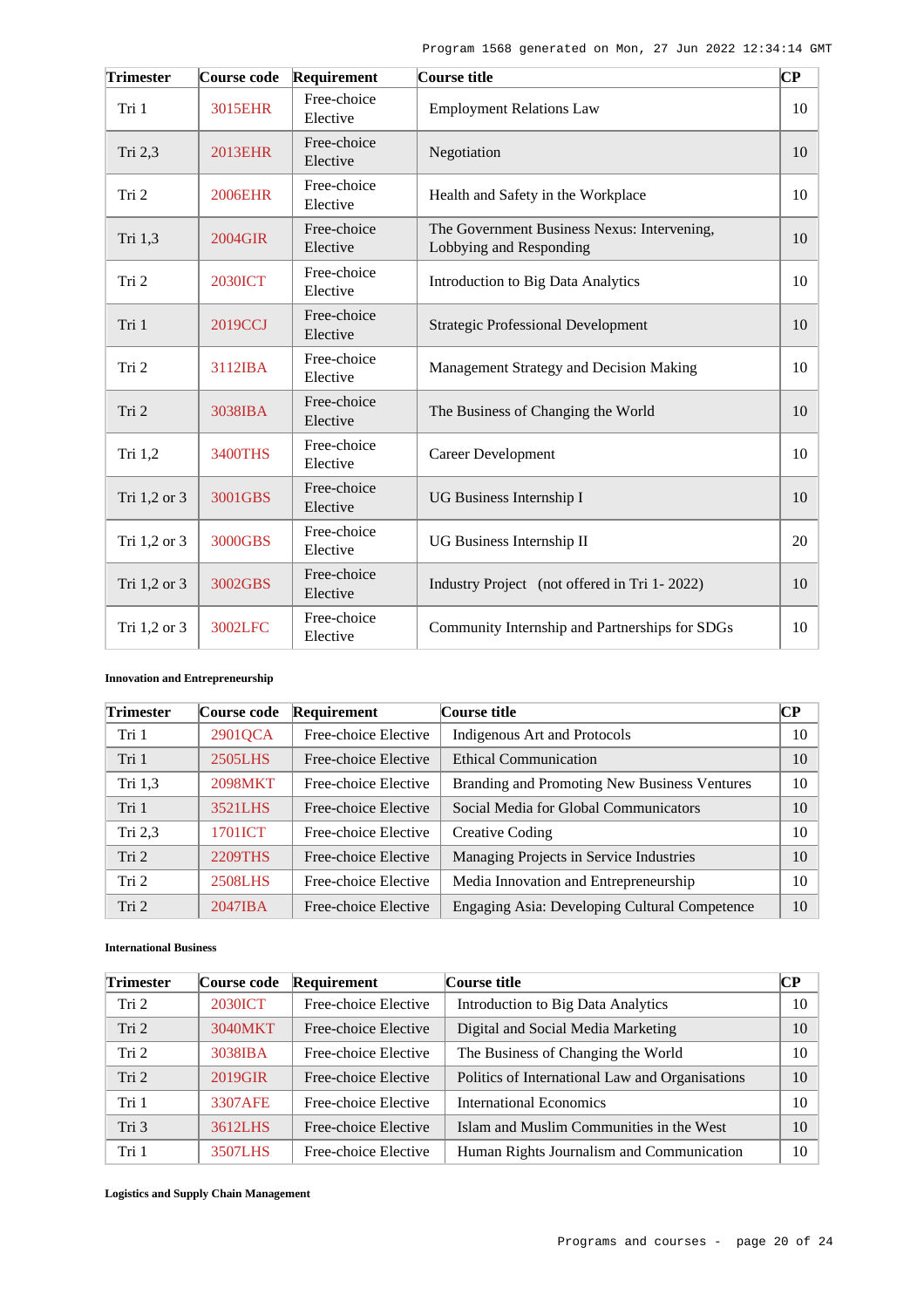| <b>Trimester</b> | Course code | Requirement          | Course title                                | CР |
|------------------|-------------|----------------------|---------------------------------------------|----|
| Tri 1            | 1503NSC     | Free-choice Elective | Airport Planning, Operations and Management | 10 |
| Tri 2            | 2011IBA     | Free-choice Elective | <b>Export Management</b>                    | 10 |
| Tri 1            | 2031ICT     | Free-choice Elective | Data Analytics Methods                      | 10 |
| Tri 2            | 2034MKT     | Free-choice Elective | Marketing Research and Intelligence         | 10 |
| Tri 2            | $3043$ IBA  | Free-choice Elective | Digital Innovation                          | 10 |
| Tri 1            | 2129IBA     | Free-choice Elective | <b>International Management</b>             | 10 |
| Tri 2            | 2030IBA     | Free-choice Elective | <b>Global Business</b>                      | 10 |
| Tri 2            | 3517LHS     | Free-choice Elective | Crisis and Disaster Communication           | 10 |

#### **Management**

| <b>Trimester</b> | Course code    | Requirement             | Course title                                                                          | $\overline{\mathbf{C}\mathbf{P}}$ |
|------------------|----------------|-------------------------|---------------------------------------------------------------------------------------|-----------------------------------|
| Tri 1,3          | <b>2002EHR</b> | Free-choice<br>Elective | Strategic Human Resource Management                                                   | 10                                |
| Tri 2            | <b>2209THS</b> | Free-choice<br>Elective | Managing Projects in Service Industries                                               | 10                                |
| Tri 2            | <b>2203LHS</b> | Free-choice<br>Elective | Language, Technology and Social Media (not offered<br>from $2022$ )                   | 10                                |
| Tri 1            | 2129IBA        | Free-choice<br>Elective | <b>International Management</b>                                                       | 10                                |
| Tri 2            | 3155IBA        | Free-choice<br>Elective | <b>Operations Management</b>                                                          | 10                                |
| Tri 3            | 3100AFE        | Free-choice<br>Elective | Engaging with Aboriginal and/or Torres Strait Islander<br><b>Business Communities</b> | 10                                |
| Tri 1,2          | 2306AFE        | Free-choice<br>Elective | Quantitative Methods for Business Finance and<br>Economics                            | 10                                |
| Tri 2            | 3026CCJ        | Free-choice<br>Elective | Fraud and Cybercrime                                                                  | 10                                |
| Tri 2            | 3514NSC        | Free-choice<br>Elective | Leadership in Aviation                                                                | 10                                |
| Tri 2            | 3522NSC        | Free-choice<br>Elective | <b>Contemporary Aviation Management</b>                                               | 10                                |

# **Marketing**

| <b>Trimester</b> | Course code    | Requirement             | Course title                                                                          | $\bf CP$ |
|------------------|----------------|-------------------------|---------------------------------------------------------------------------------------|----------|
| Tri 1,3          | <b>2098MKT</b> | Free-choice<br>Elective | Branding and Promoting New Business Ventures                                          | 10       |
| Tri 3            | 3013MKT        | Free-choice<br>Elective | Entertainment and the Arts Marketing                                                  | 10       |
| Tri 2            | 3040MKT        | Free-choice<br>Elective | Digital and Social Media Marketing                                                    | 10       |
| Tri 3            | 3100AFE        | Free-choice<br>Elective | Engaging with Aboriginal and/or Torres Strait Islander<br><b>Business Communities</b> | 10       |
| Tri <sub>2</sub> | 3038IBA        | Free-choice<br>Elective | The Business of Changing the World                                                    | 10       |
| Tri 1,2 or 3     | 3002LFC        | Free-choice<br>Elective | Community Internship and Partnerships for SDGs                                        | 10       |
| Tri 2,3          | 2515LHS        | Free-choice<br>Elective | <b>Media Relations</b>                                                                | 10       |

**Real Estate and Property Development**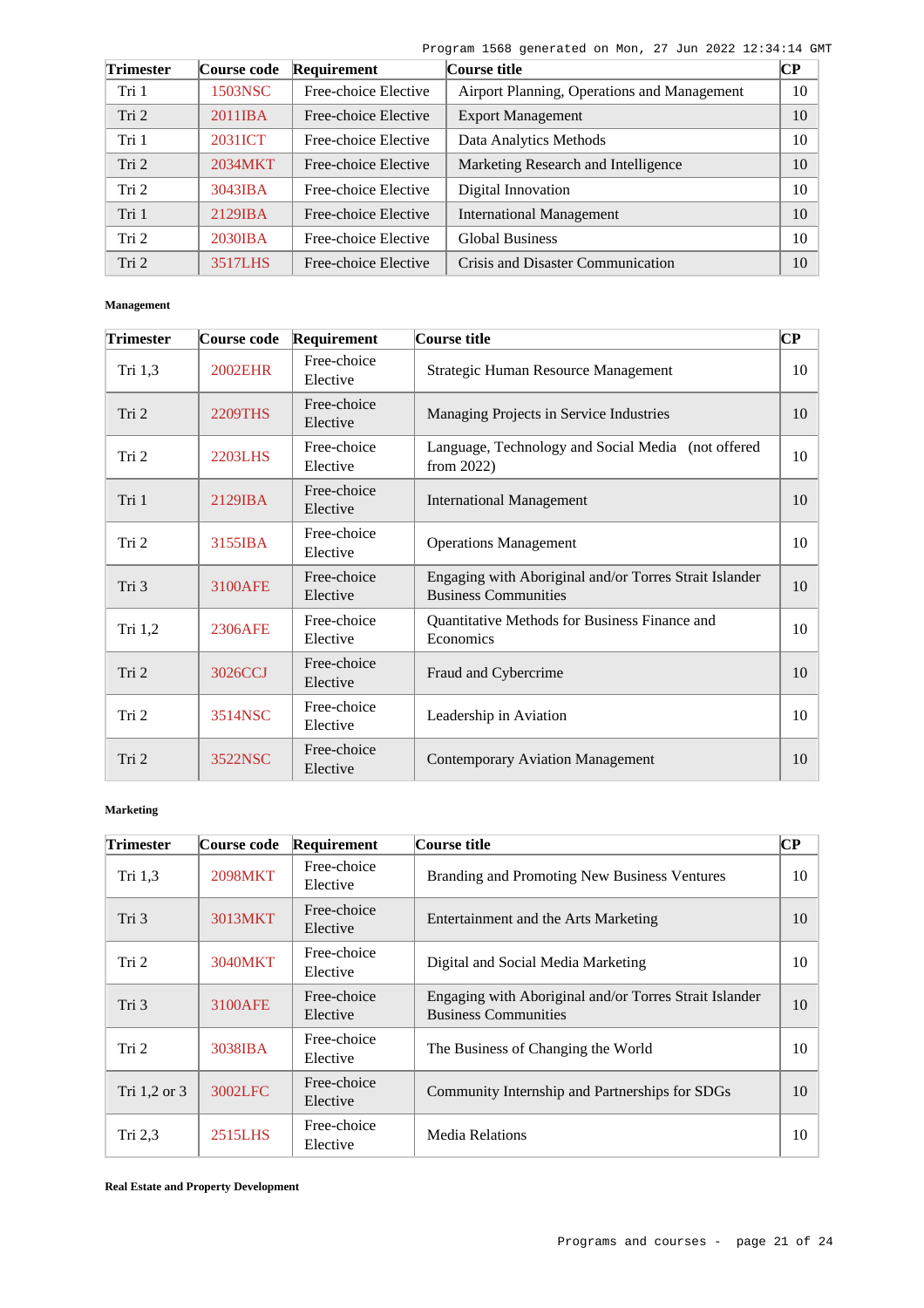| <b>Trimester</b> | Course code    | Requirement             | Course title                                                                          | $\overline{\mathbf{CP}}$ |
|------------------|----------------|-------------------------|---------------------------------------------------------------------------------------|--------------------------|
| Tri 1,2 or 3     |                |                         | Real Estate License (see Note 1)                                                      | 10                       |
| Tri 2            | <b>2006EHR</b> | Free-choice<br>Elective | Health and Safety in the Workplace                                                    | 10                       |
| Tri 2            | 3040MKT        | Free-choice<br>Elective | Digital and Social Media Marketing                                                    | 10                       |
| Tri 2,3          | <b>2013EHR</b> | Free-choice<br>Elective | Negotiation                                                                           | 10                       |
| Tri 3            | 3100AFE        | Free-choice<br>Elective | Engaging with Aboriginal and/or Torres Strait Islander<br><b>Business Communities</b> | 10                       |
| Tri 2            | <b>2030ICT</b> | Free-choice<br>Elective | <b>Introduction to Big Data Analytics</b>                                             | 10                       |
| Tri 1            | <b>2008CCJ</b> | Free-choice<br>Elective | Situational Crime Prevention and Security Management                                  | 10                       |
| Tri 1            | 2104ENG        | Free-choice<br>Elective | <b>Construction Methods and Practices</b>                                             | 10                       |
| Tri 1            | <b>4047ENV</b> | Free-choice<br>Elective | Public Involvement and Community Development                                          | 10                       |
| Tri 1            | 3307ENV        | Free-choice<br>Elective | <b>Environmental and Social Futures</b>                                               | 10                       |
| Tri 1,3          | <b>2903ENV</b> | Free-choice<br>Elective | Urban Design History, Theory and Methods                                              | 10                       |
| Tri 1            | <b>1037ENV</b> | Free-choice<br>Elective | <b>Understanding Australian Cities</b>                                                | 10                       |

Note 1: Students can complete the Real Estate License externally through a variety of independent accredited providers including the Queensland real estate industry peak body - the Real Estate Institute of Qld (REIQ) - and apply for credit towards an elective through the University Credit process.

### **Sport Management**

| <b>Trimester</b> | Course code       | Requirement             | Course title                                                                          | $\bf CP$ |
|------------------|-------------------|-------------------------|---------------------------------------------------------------------------------------|----------|
| Tri 1,2 or 3     | $2043$ <b>IBA</b> | Free-choice<br>Elective | Innovation, Creativity and Entrepreneurship                                           | 10       |
| Tri $1,2$ or $3$ | 3002LFC           | Free-choice<br>Elective | Community Internship and Partnerships for SDGs                                        | 10       |
| Tri 1            | 4030ICT           | Free-choice<br>Elective | Big Data Analytics and Social Media                                                   | 10       |
| Tri 1            | 2111LHS           | Free-choice<br>Elective | Public Policy for Change                                                              | 10       |
| Tri 2            | 3038IBA           | Free-choice<br>Elective | The Business of Changing the World                                                    | 10       |
| Tri 2            | 3040MKT           | Free-choice<br>Elective | Digital and Social Media Marketing                                                    | 10       |
| Tri 2            | <b>3207THS</b>    | Free-choice<br>Elective | <b>Event Business Development</b>                                                     | 10       |
| Tri 3            | 3100AFE           | Free-choice<br>Elective | Engaging with Aboriginal and/or Torres Strait Islander<br><b>Business Communities</b> | 10       |

**Sustainable Business**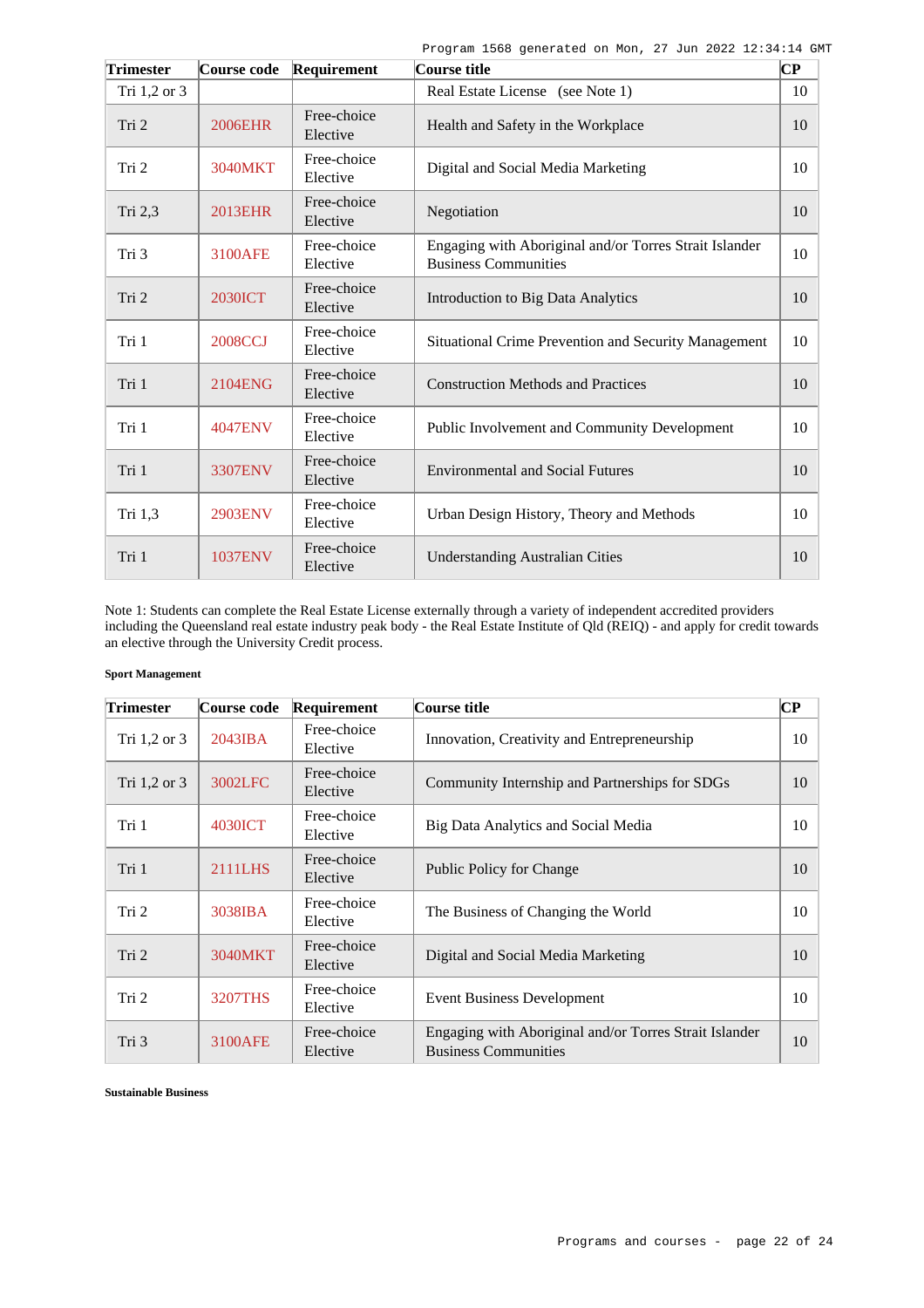| <b>Trimester</b> | Course code    | Requirement             | Course title                                                                          | $\bf CP$ |
|------------------|----------------|-------------------------|---------------------------------------------------------------------------------------|----------|
| Tri 1            | <b>2505LHS</b> | Free-choice<br>Elective | <b>Ethical Communication</b>                                                          | 10       |
| Tri 1            | <b>3307ENV</b> | Free-choice<br>Elective | <b>Environmental and Social Futures</b>                                               | 10       |
| Tri $2,3$        | <b>2013EHR</b> | Free-choice<br>Elective | Negotiation                                                                           | 10       |
| Tri <sub>3</sub> | 3100AFE        | Free-choice<br>Elective | Engaging with Aboriginal and/or Torres Strait Islander<br><b>Business Communities</b> | 10       |
| Tri <sub>2</sub> | <b>2281ENV</b> | Free-choice<br>Elective | Economics and the Environment                                                         | 10       |
| Tri 1,2          | 2306AFE        | Free-choice<br>Elective | Quantitative Methods for Business Finance and<br>Economics                            | 10       |
| Tri <sub>2</sub> | 2233THS        | Free-choice<br>Elective | <b>Tourism Impact Assessment</b>                                                      | 10       |
| Tri 1            | 2204THS        | Free-choice<br>Elective | <b>Sustainable Tourism Principles</b>                                                 | 10       |

## **Taxation**

| <b>Trimester</b> | Course code    | Requirement             | Course title                                                                          | $\bf CP$ |
|------------------|----------------|-------------------------|---------------------------------------------------------------------------------------|----------|
| Tri 2            | 3014IBA        | Free-choice<br>Elective | Negotiation Knowledge and Skill                                                       | 10       |
| Tri <sub>2</sub> | 3001AFE        | Free-choice<br>Elective | Insolvency Law                                                                        | 10       |
| Tri <sub>2</sub> | <b>3219AFE</b> | Free-choice<br>Elective | <b>Estate Planning</b>                                                                | 10       |
| Tri 3            | 3100AFE        | Free-choice<br>Elective | Engaging with Aboriginal and/or Torres Strait Islander<br><b>Business Communities</b> | 10       |
| Tri 2            | <b>2030ICT</b> | Free-choice<br>Elective | Introduction to Big Data Analytics                                                    | 10       |
| Tri 1            | 2111LHS        | Free-choice<br>Elective | Public Policy for Change                                                              | 10       |
| Tri 2            | 3038IBA        | Free-choice<br>Elective | The Business of Changing the World                                                    | 10       |
| Tri 2            | 1018PSY        | Free-choice<br>Elective | Counselling Skills                                                                    | 10       |

**Tourism**